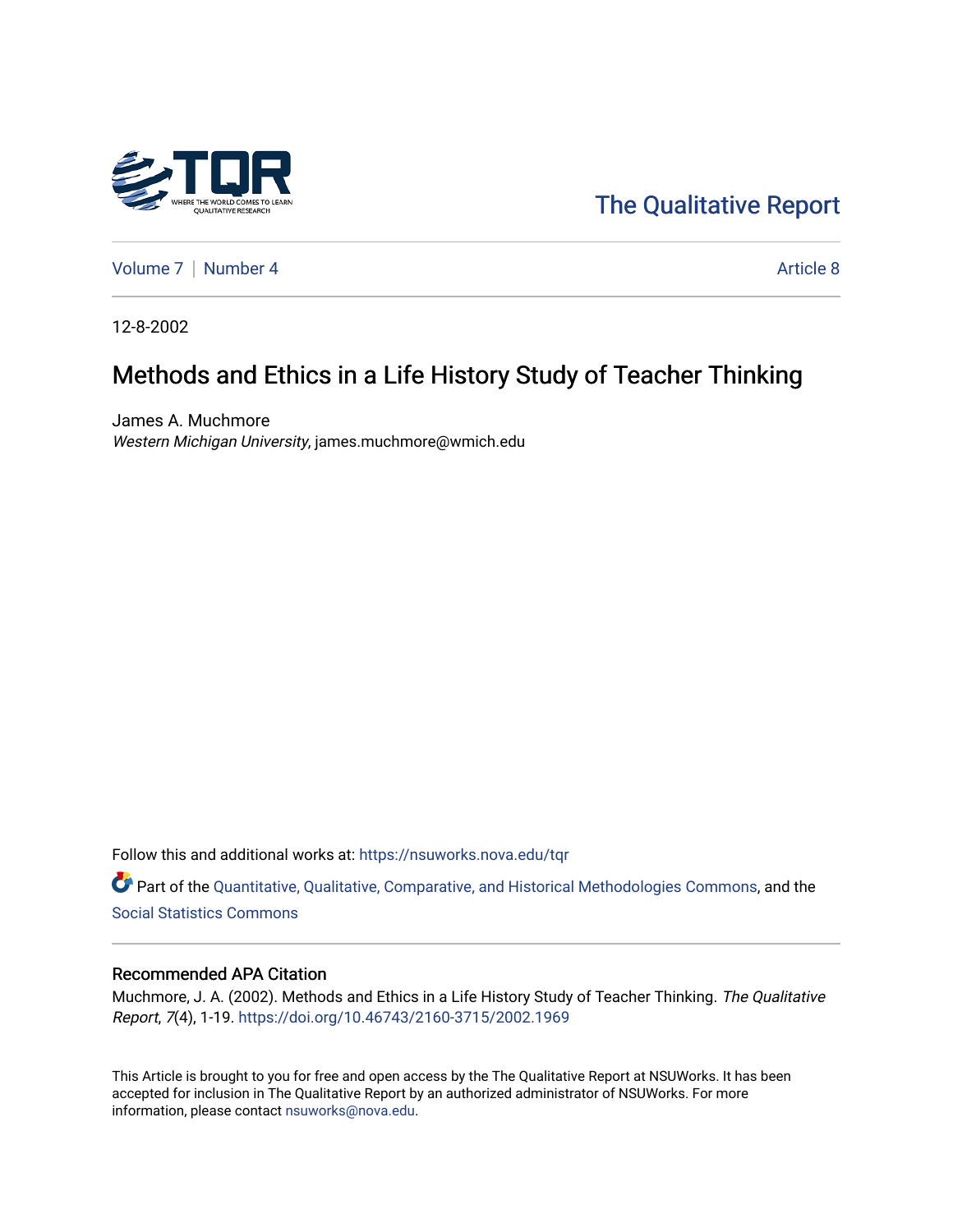

# Methods and Ethics in a Life History Study of Teacher Thinking

## Abstract

During the past decade, there has been an increasing interest in the use of life history and narrative approaches to study teacher thinking and teacher development. Unlike other forms of educational research, in which relationships between researchers and participants are characterized by business-like transactions that rarely extend into the realm of the personal, life history and narrative research can involve relationships that are personal and complex. Such research can also generate massive amounts of data--in the form of field notes, interview transcripts, and other documents--which are very difficult to synthesize. This article presents some of the methodological and ethical issues encountered by the author during a five-year life history study of an experienced urban high school English teacher.

#### Keywords

Life History, Research Ethics, Teacher Research, Teacher Thinking, and Methodology

#### Creative Commons License



This work is licensed under a [Creative Commons Attribution-Noncommercial-Share Alike 4.0 License](https://creativecommons.org/licenses/by-nc-sa/4.0/).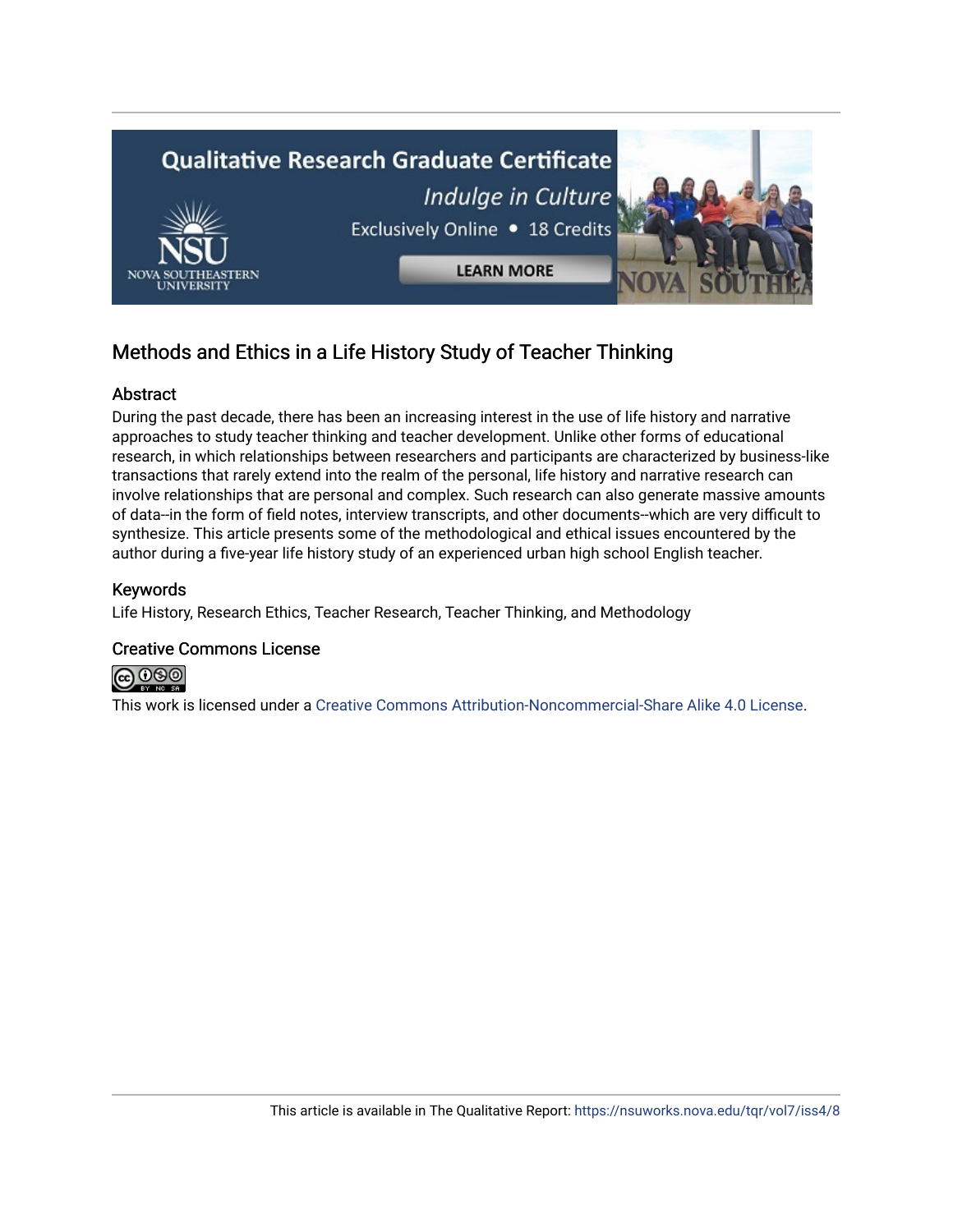# **Methods and Ethics in a Life History Study of Teacher Thinking by James A. Muchmore<sup>+</sup>**

*The Qualitative Report*, Volume 7, Number 4 December, 2002

#### **Abstract**

During the past decade, there has been an increasing interest in the use of life history and narrative approaches to study teacher thinking and teacher development. Unlike other forms of educational research, in which relationships between researchers and participants are characterized by business-like transactions that rarely extend into the realm of the personal, life history and narrative research can involve relationships that are personal and complex. Such research can also generate massive amounts of data--in the form of field notes, interview transcripts, and other documents--which are very difficult to synthesize. This article presents some of the methodological and ethical issues encountered by the author during a five-year life history study of an experienced urban high school English teacher.

**Key Words:** Life History, Research Ethics, Teacher Research, Teacher Thinking, and Methodology

During the past decade, there has been an increasing interest in the use of life history and narrative approaches to study teacher thinking and teacher development (see, e.g., Carter, 1993; Casey, 1995; Clandinin & Connelly, 2000; Cole & Knowles, 2000, 2001; Connelly & Clandinin, 1990; Elbaz, 1990; Goodson, 1992; Witherell & Noddings, 1991). Consistent with this form of research, I was involved in a five-year collaborative research relationship with Anna (a pseudonym), an experienced high school English teacher at Windrow High School in urban Detroit. (Windrow, a pseudonym, is a comprehensive school with an enrollment of approximately 2400 students, 99.5% of whom are African-American.) Utilizing life history, ethnographic, and narrative approaches, I explored the history and evolution of Anna's beliefs about literacy, and how these beliefs were related to her teaching practices throughout her 25 year career.

The purpose of this article is to highlight some of the methodological and ethical issues that I encountered during my study with Anna, in the hope of informing the thinking and practices of other researchers who may wish to undertake similar kinds of life history studies. I begin with a brief overview of my research methods, followed by an explanation of my personal motivation for engaging in the study. Then, in order to contextualize the methodological and ethical issues that are the main thrust of this article, I summarize Anna's story, which has been published elsewhere in a longer form (Muchmore, 2001). Following this summary of Anna's story, and its implications, I present my solution to what was undoubtedly the most significant challenge that I faced throughout the project--namely, deciding which information to include, and which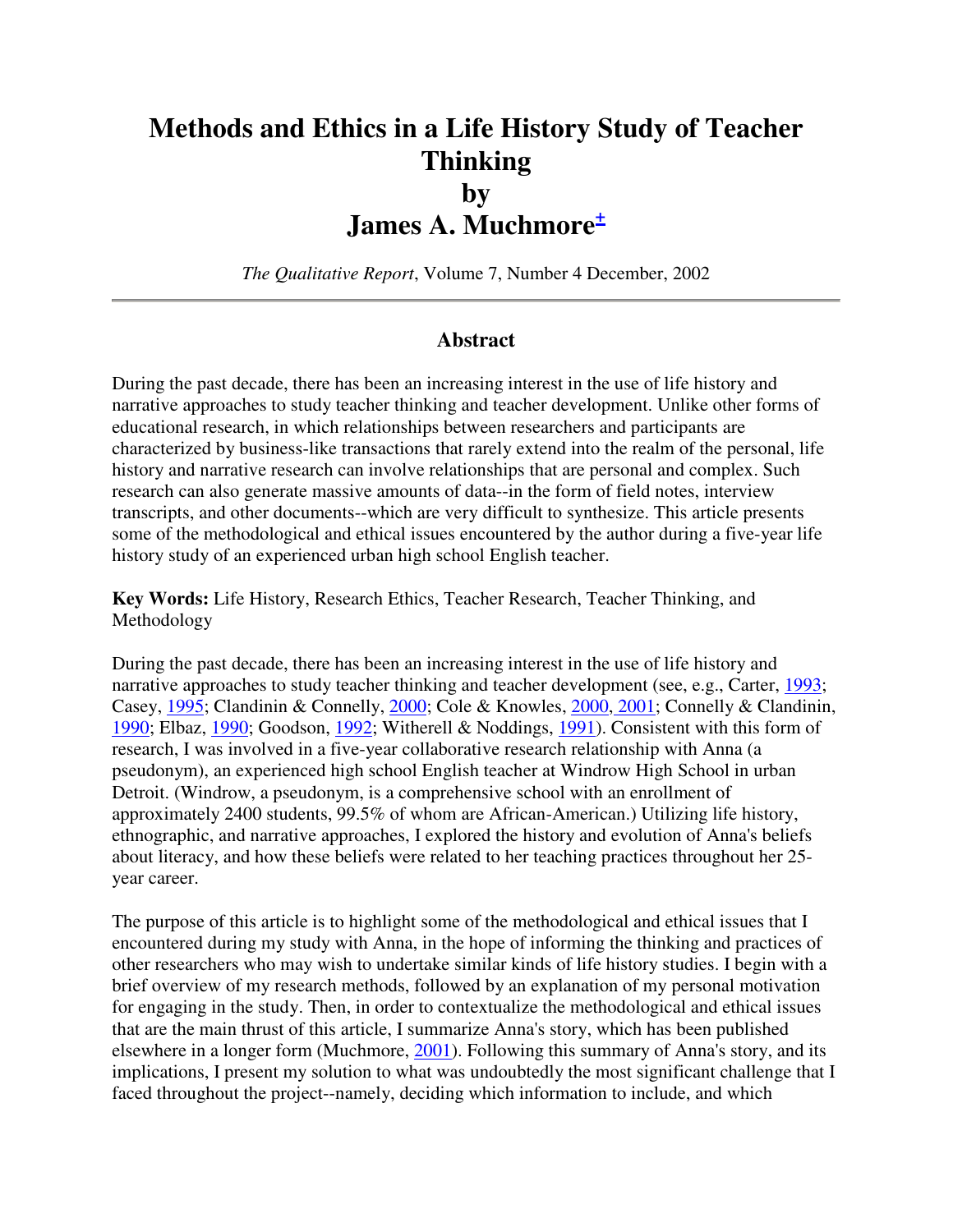information to leave out, as I attempted to transform thousands of pages of fieldnotes, interview transcripts, and other documents into a coherent and meaningful story. To solve this problem, I developed four criteria to apply to my work: relevance, accuracy, necessity, and ethics, with ethics taking precedence over the other three. Finally, in discussing these four criteria, I examine the ethical dimensions of my work and life history research in general--including the value of friendship, the problem with informed consent, the importance of avoiding harm, and the benefits of anonymity.

#### **Methods**

My study with Anna utilized life history and ethnographic methods (e.g., Denzin, 1989a, 1989b, 1995; Van Maanen, 1988, 1995; Van Manen, 1990; Wolcott, 1995). To learn about Anna's beliefs and practices, I conducted 10 formal interviews with Anna, plus dozens of informal conversations over a five-year period. I also made approximately 50 visits to her classroom in Detroit, assuming the role of a participant observer and recording fieldnotes. In addition, I spoke with some of her friends, relatives, colleagues, and past and present students--all of whom were familiar, to varying degrees, with her teaching practices and her thinking about literacy. Another source of information included a collection of 19 academic papers that Anna had written for various college courses she had taken throughout her career. In these papers, she regularly discussed issues related to literacy and teaching which provided many insights into her thinking. Finally, she provided me with copies of various professional documents--including newspaper clippings about her, past and present evaluations of her teaching conducted by various school administrators, and other professional documents. Taken together, all of this information enabled me to construct an in-depth narrative portrait of Anna's life as a teacher, with a particular focus on the evolution of her literacy beliefs and teaching practices.

## **Why Study Teacher Thinking?**

My motivation for collaborating with Anna was deeply rooted in my own personal experiences as a public school teacher. As a teacher, I subconsciously thought of myself as a technician hired to implement the policies and curricula that were mandated by the school board or the public law, rather than as a respected professional whose beliefs, opinions, and expertise were truly valued by my employers. Many times, for instance, I felt compelled to engage in practices such as explicit reading skills instruction or formulaic writing assignments--practices that were contrary to my beliefs about the holistic nature of reading and writing and the natural role they play in the lives of children. Like Cook-Gumperz (1986), I believed that literacy was largely a social phenomenon through which individuals came to create meaning in their lives, yet the board-mandated curriculum tended to view it as a mere act of technical competence. As a result, I was continually torn between knowing what I wanted to do in my classroom and often feeling compelled to do just the opposite. But, at the time, I possessed neither the time to reflect nor the ability to name this tension.

Instead, I merely observed my students, noted their distastes, and with a sense of frustration continued to provide them with more of the same--just as I felt I was supposed to. I knew of no other way to deal with this internal conflict. Each day, along with many of the other teachers in my school, I became more and more frustrated with my inability to match my practices to my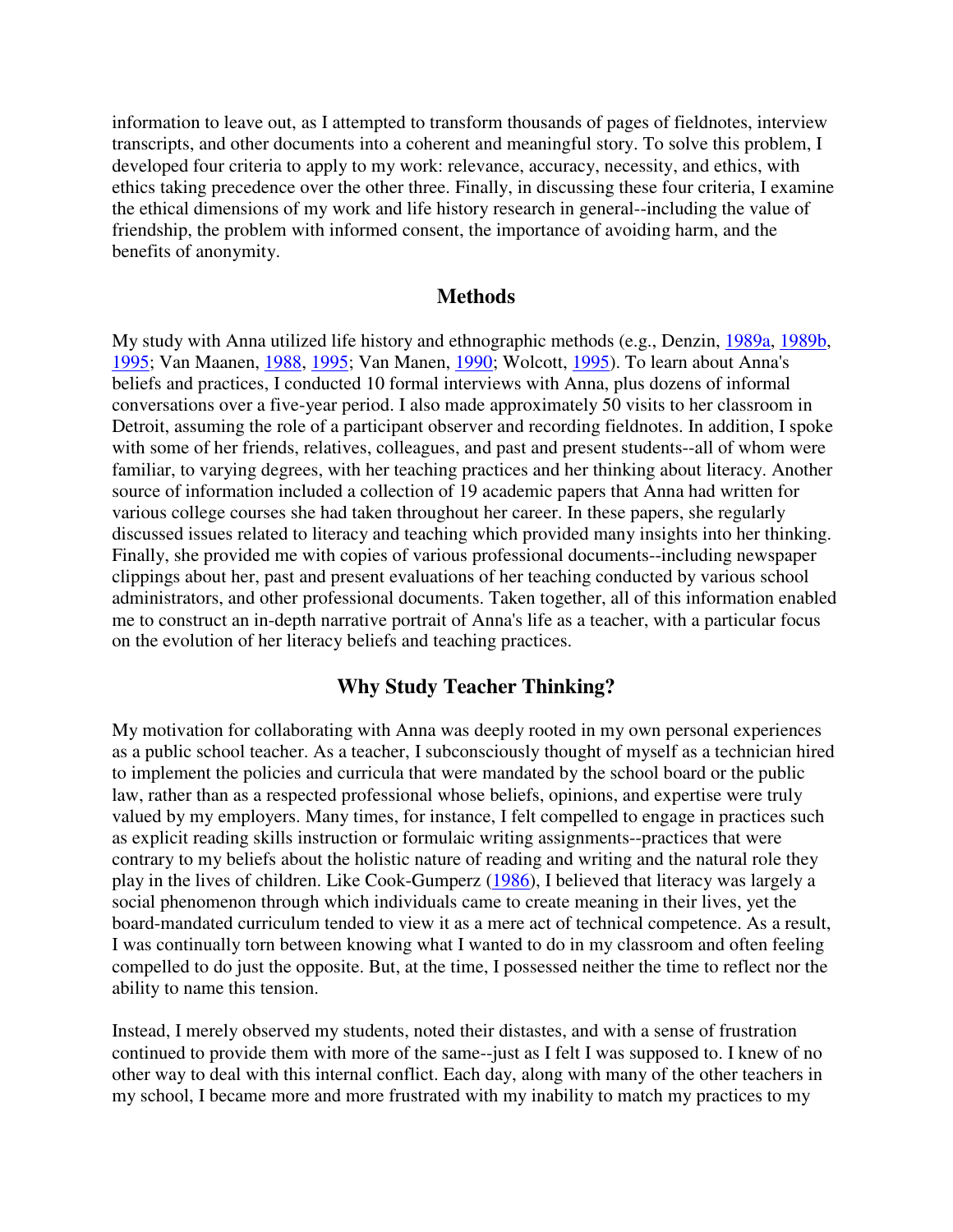beliefs--until gradually, I could feel my frustration being replaced by the cool indifference and heavy cynicism that I had often sensed among some of my older colleagues. I eventually began to view the contrast between my beliefs and my practices as simply "the way things were"- somewhat of a deep and dark professional secret that every teacher knew about but which no one ever talked about.

Although I do not believe that my story is atypical, it is one that has seldom appeared in the research literature. Although researchers have long suggested that teachers hold theoretical orientations to reading and writing which guide their instructional practices (e.g., Barr & Duffy, 1978; DeFord, 1985; Harste & Burke, 1977), I was aware of no studies that had attempted to understand this issue from a teacher's perspective. What role do teachers' personal life experiences play in their efforts to match their instructional practices to their underlying assumptions about literacy? What strategies do teachers employ? And how do these strategies change or evolve over time? I believed that the answers to these kinds of questions had the potential to build theory and enable teachers' professional development.

## **Knowing Anna**

I first met Anna in the context of a graduate university course in which we were both enrolled more than a decade ago. At the time, Anna was a part-time doctoral student, and a full-time high school English teacher in urban Detroit. The course was structured more like a working research group than a formal class; each week we explored issues concerning student writing, accountability, and portfolio assessment. Throughout our weekly meetings, we regularly shared our insights about writing, students, and teaching in general, and we grew to value the reflective wisdom that Anna brought to the table. With almost 25 years of experience as a classroom teacher, she exuded a quiet confidence in her teaching--and whenever she talked about her classroom, I never sensed any of the underlying dissatisfactions and frustrations that I had experienced as a teacher. As the semester progressed, I found myself wondering how Anna had gotten to this point in her career, and this curiosity gradually evolved into a formal study, with our pre-existing friendship forming the basis for a research relationship.

The following passage, taken from my "thickened" fieldnotes, introduces Anna and conveys the general mood and tenor of our collaboration:

*It was a Thursday evening when I conducted my first formal interview with Anna. I had already visited her classroom several times and knew what she did in her classroom. Now, I wanted to learn more about her background as a teacher--including her beliefs about reading and writing and the life experiences that helped to shape them. The interview took place at Anna's house, a brand-new condominium that she had recently purchased. Greeting me at the door and leading me into the dining room, she cheerfully remarked that I was one of the first official visitors to her new home. She then gave me a brief tour before leading me into the dining room.*

*Anna is not an easy person to describe. Quiet, modest, and unassuming, she is not a selfpromoter. She does not relish attention. She would much rather be characterized as an ordinary teacher who has spent her career fumbling around, trying to make things work, than as an expert who has all the answers. Genuinely embarrassed when talking about herself, she is difficult to*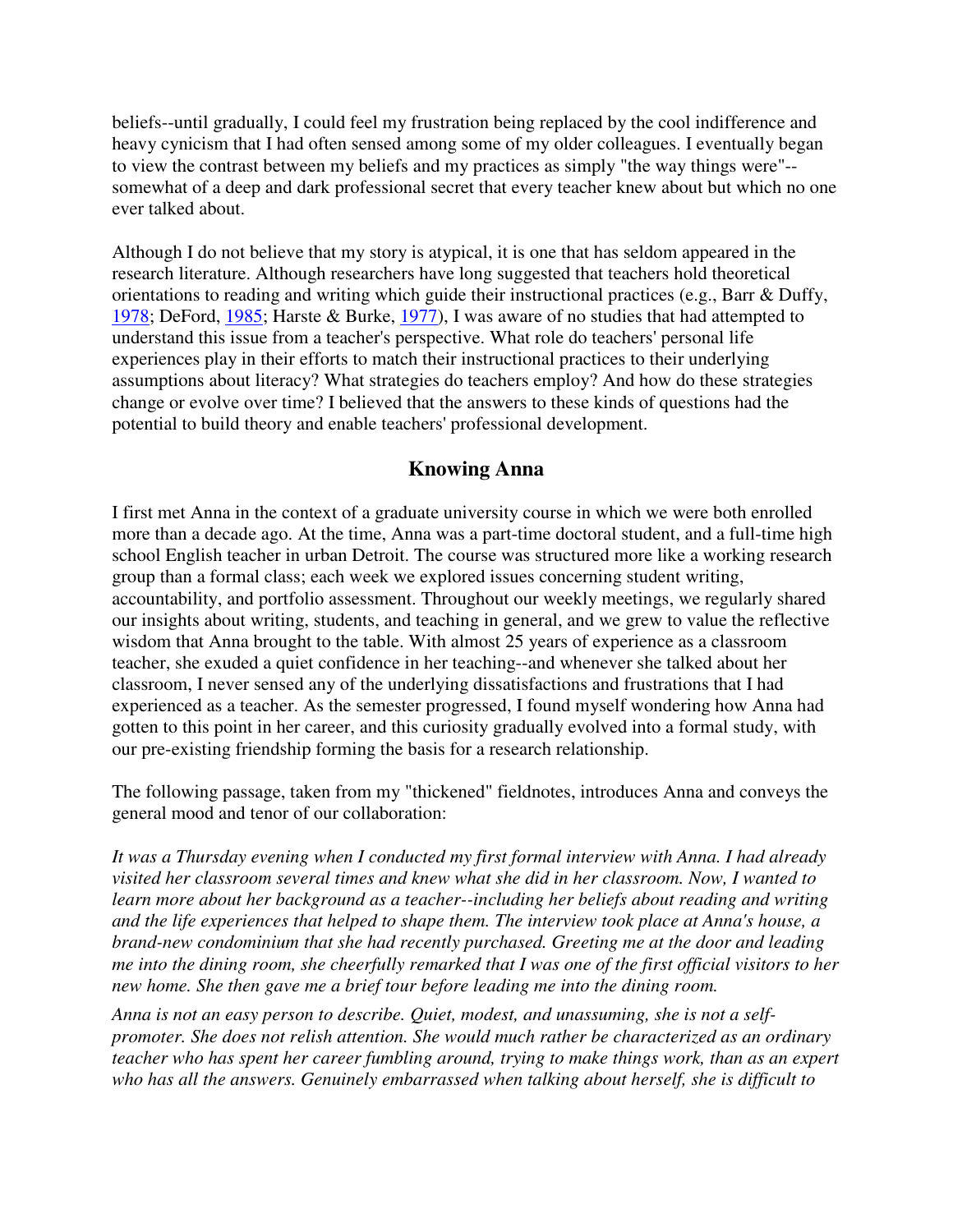*know. I have spent many months working with her--years even--yet she has remained an enigma to me in some ways.*

*On the surface, there is nothing extraordinary about Anna. She comes across as calm, goodnatured, and easygoing, with a self-effacing sense of humor that might sometimes cause people to underestimate her. When she speaks, Anna often punctuates her sentences with soft laughter, especially when the conversation is about herself. In talking about her teaching, she evokes an image not unlike the classic television episode of* I Love Lucy *in which Lucy and Ethel get jobs in a chocolate factory (Oppenheimer, Carroll, & Pugh, 1952). Their assignment is to wrap each piece of candy as it goes by on a conveyer belt. The task is manageable at first, but the machine gradually speeds up, forcing the two women to stuff excess candy into their mouths, hats, and blouses in a vain attempt to keep pace. I think Anna sometimes sees her work as a teacher as being similar to Lucy and Ethel in the chocolate factory--trying to keep pace in a world where the conveyer belt is continually speeding up.*

*Beneath this self-effacing exterior, however, lies a person with a formidable intellect--someone who is passionate about literature, poetry, and the written word and who has dedicated her life to their study. Anna reminds me of my late grandmother in this regard. Like my grandmother, Anna is a lover of books, a lover of ideas, and she has lived her life in pursuit of this passion. She has focused a great deal of her energy on teaching and scholarly interests. In addition to teaching English at Windrow High School during the daytime, she also teaches in the school's night program a couple of days a week, and she serves on various curriculum committees throughout the school year. During the summer, she coordinates a regional conference for adult writers in Michigan. In her spare time, she takes graduate classes at The University of Michigan, working toward her doctoral degree. Anna sometimes jokes that she has no social life, but she actually has a rich social life--one that is filled with the kinds of activities that she truly loves.* 

*While I was setting up my audiotape recorder on Anna's dining room table and arranging a large pile of fieldnotes that I had recorded in her classroom, Anna was in the kitchen preparing a pot of tea. "I've been looking forward to this interview," she said, returning to the dining room. "This whole experience has been so enlightening to me. The odd thing is that reflecting on my work is not something that I don't do anyway."* 

*"But you usually don't do it with someone else, do you?" I asked, sipping from the cup of hot tea that she had just poured.* 

*"No, not with someone else and not in such a formal way," she replied. "You know, instead of just going back through my old papers and looking for ideas, I've started to look at how things have developed. And I wouldn't do that self-consciously." Anna paused to pour her own cup of tea while I hastily checked my tape recorder to make sure it was still running. Then, continuing, she said, "But I've always cared about what I think and how I came to think the way I do…."*

Throughout the ensuing conversation--and the many that followed--Anna and I discussed many topics, ranging from her conceptions of reading and writing, to her approach to students, to her feelings about schooling and education in general. We also discussed elements of her life history, such as her family and early school experiences, her decision to become a teacher, and the evolution of her career as an educator. In the following section, I draw upon these conversations and other information to present an abbreviated version of Anna's life history in order to contextualize the methodological and ethical issues that I discuss later in the article. As stated earlier, a more detailed account of Anna's story has been published elsewhere.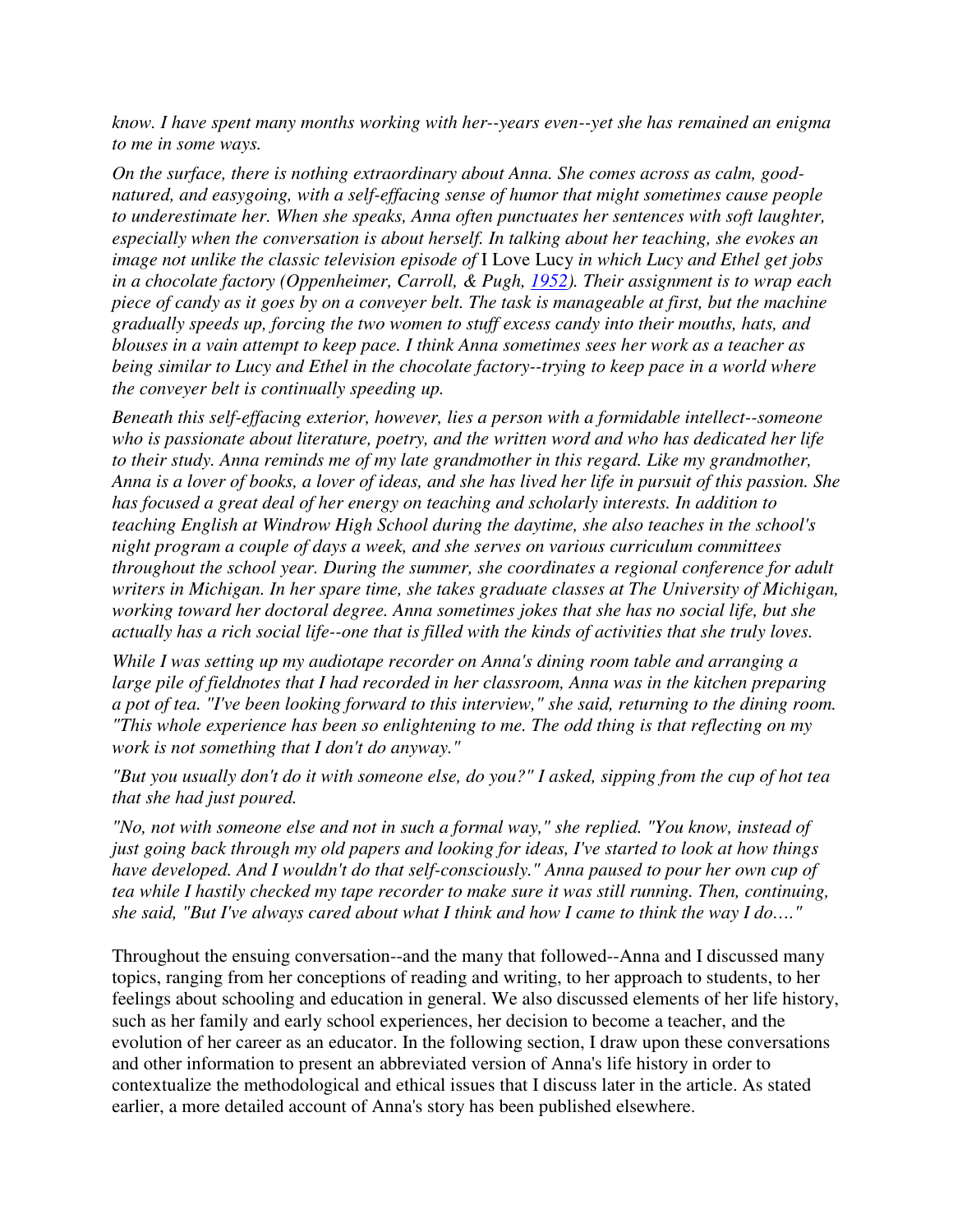# **Summary of the Study**

Anna's beliefs about literacy were closely linked to her own life-experiences. Growing up with an extended family that included immigrant grandparents who had been sparsely educated and could neither read nor write, she was always very much aware that an individual could have worth and dignity without being literate. "My home experience taught me that people who didn't go to school could be good people and were good people," she said.

It wasn't school alone that made someone valuable. Literacy wasn't something that interfered with a person's moral development or ethical positions or intelligence. That kind of conflict was something clear and constant in my awareness of how adults would treat children in school settings (when they came) with different kinds of skills and non-conventional attitudes toward literacy.

Although Anna always viewed literacy in humanistic and utilitarian terms, her early teaching practices in a Detroit middle school reflected notions of literacy and learning that were more consistent with the official curriculum that she felt obliged to embrace.

In the early years I thought of the students in a deficit mode, that they were coming without skills, and coming without ways of doing the work they needed to do… I saw myself very traditionally as the person who was to mitigate error, sort of stand between these students' texts and the ideal writing… That was my personal model of learning and the way I had been schooled, and as I looked around at what some of my colleagues were doing--the experienced people that I highly regarded--I thought I needed to do the same thing.

Anna worked hard at making this kind of teaching work and was quite successful in the eyes of her supervisors and colleagues. However, she was never fully satisfied with the results. "I knew that kids sitting with that old *Roberts English Series* book in 7th and 8th grade and writing out those transformational grammar sentences was not (productive)," she said.

(The book) had nothing to do with the students. It had very little to do with me… The writing that kids were doing was just reproducing what was in the textbooks, completely remote from their lives. I had little interest in reading it, so we weren't making any connection at all. (But) when we would talk *after* class, kids were dying to tell stories, I was dying to listen, and I knew that there had to be a way to make *that* more central. We would read *other* people's stories and consider *that* legitimate. Why couldn't we listen to kids' own stories and make that a part of the classroom too?

Frustrated with her inability to make these kinds of connections with her students, after eight years of teaching, Anna took a leave of absence from her job in Detroit, moved to another city, and enrolled in graduate school. One year later, she returned to Detroit and accepted a new teaching position at Windrow High School, where she remained for next twenty years. Both she and her colleagues identified this one-year "sabbatical" as a pivotal moment in her career; it marked the beginning of a gradual shift in her classroom practices--a move toward studentcentered practices that were much more consistent with her humanistic and utilitarian beliefs about literacy that were spawned by her experiences with her grandparents. "I think overall the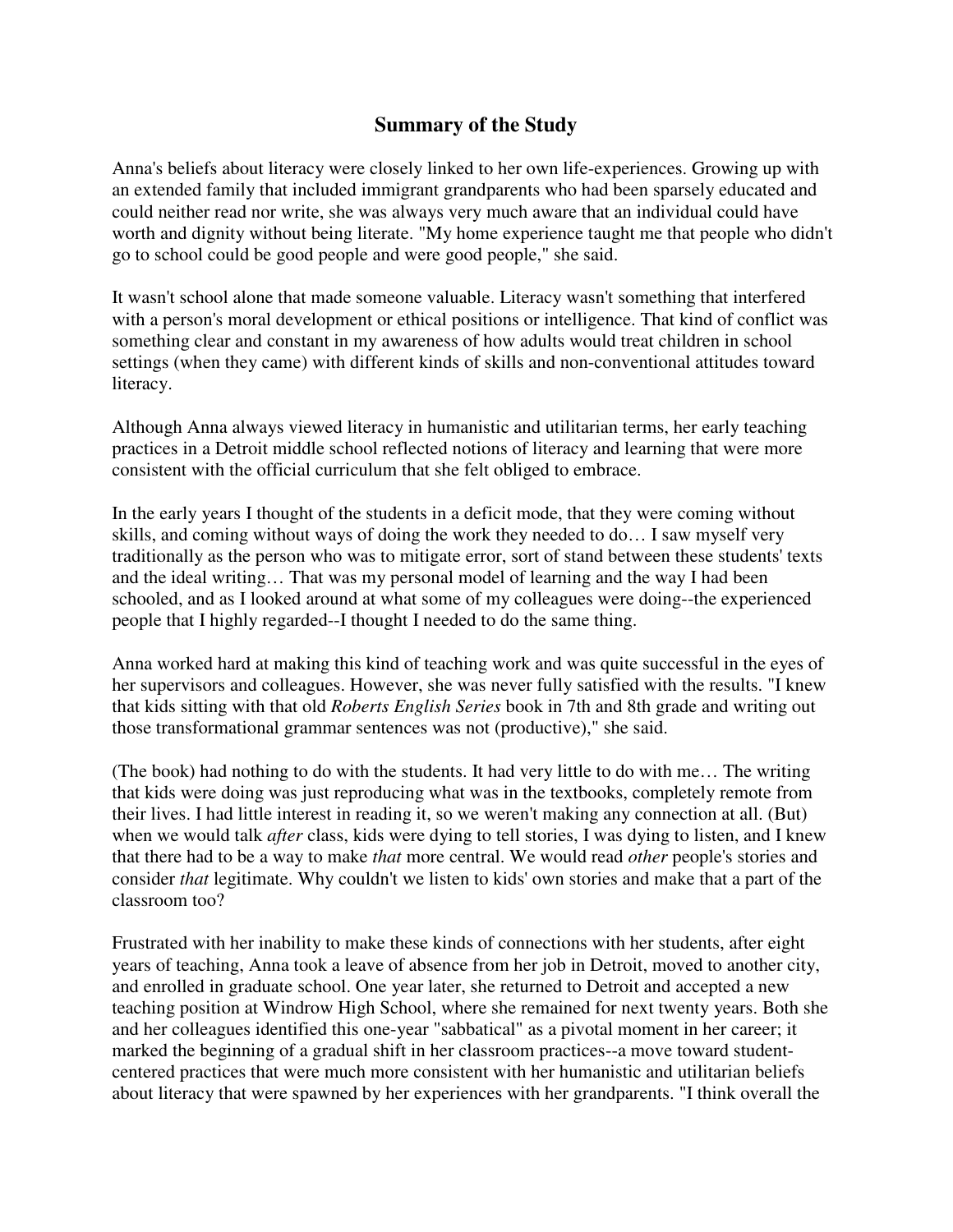change was very slow and evolutionary. It probably started back with my own uncertainty way at the beginning of my career," she said.

But I stuck with a lot of bad teaching habits because I simply didn't feel able to make those changes. I was young and felt that I was responsible to a system, instead of responsible to children… As a mature teacher, who can look a little differently at systems and feel much less responsible to the system than to the individual students who show up at the door, I know that by serving them, I am being responsible to the system.

In summary, Anna's current pedagogical practices were closely related to her underlying beliefs about literacy, teaching, and students. However, the relationship was not always a close one. Early in her career, Anna possessed a variety of beliefs that arose from a combination of her childhood experiences in school and her university experiences as a preservice teacher. These temporary, school-based beliefs guided many of her early teaching practices. For example, she initially taught reading as a skill with lots of worksheets, and her writing assignments tended to be teacher-directed and formulaic. At the same time, however, Anna possessed a deep core of more permanent beliefs that were strongly rooted in her childhood and adult experiences outside school. For example, remembering her family experiences with her parents and grandparents, she strongly believed that reading and writing were exciting, dynamic activities that had utilitarian functions--but this belief had little initial impact on her early teaching practices. It was not until she tried to implement teaching practices based upon her school-based beliefs, and was dissatisfied with the results, that she gradually began to explore other ways of teaching. Over time, Anna either abandoned or reshaped many of her prior beliefs and drew upon other more stable ones in order to create a functional pedagogy. It was a practical move--one that she made in response to the demands of her job--and the transition was slow, haphazard, and idiosyncratic, with no definite beginning or end. The one thing that remained constant was Anna's desire to be a successful teacher and her commitment to be critically self-reflective about her beliefs and practices.

# **Learning from Anna's Story**

Although an in-depth life history study of the beliefs and practices of a single teacher has little value for making generalizations about other teachers in a statistical sense, it can be extremely useful as a vehicle for elaborating an understanding of one's own beliefs and practices. Donmoyer (1990) makes a compelling argument for expanding the notion of generalizability to include the learning that people experience when they read about single cases. As a beginning teacher, for example, I would have greatly valued reading narrative accounts of others teachers who had struggled through situations similar to my own--if for no other reason than simply to have known that I was not alone. Teaching is a solitary profession in which practitioners have limited opportunities to interact with their colleagues. As a teacher, I sometimes went for days- and even weeks--without ever having significant interactions with other adults. Within this isolated existence, reading narrative accounts of other teacher's experiences would have been at least one way that I could have overcome my feelings of isolation.

Narrative accounts of teachers' lives and careers can also serve as tools for self-reflection. Anna's story provides readers with a tool for reflecting upon their own beliefs and practices. By actively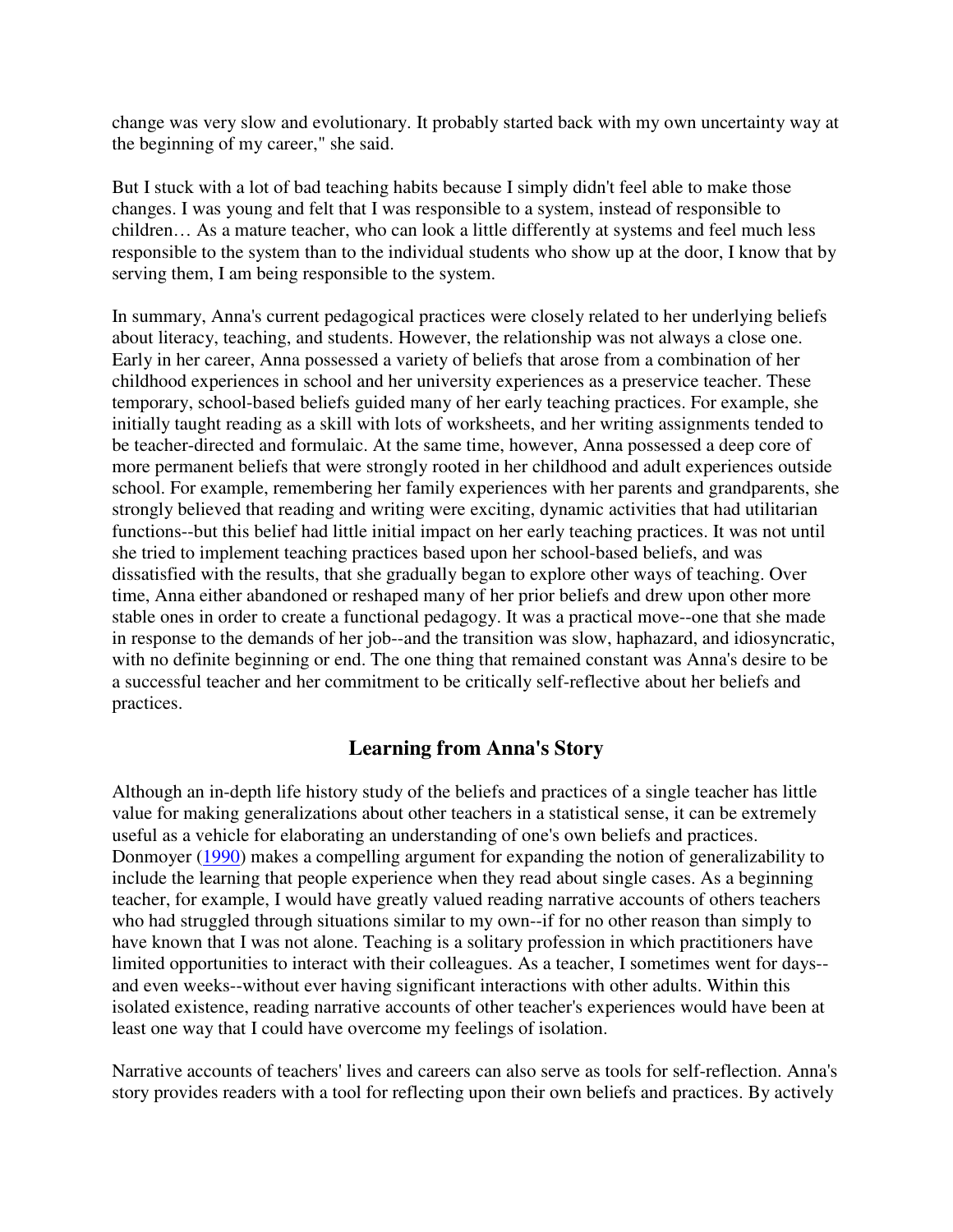weighing Anna's experiences against their own evolving life stories, readers may gain deeper insights into the underlying beliefs, assumptions, and experiences that shape their own teaching and research practices. Engaging in this kind of self-reflection has been shown to be an essential part of teachers' professional growth and development (see, e.g., Cole & Knowles, 2000; Dick, 1993; Ebbs, 1995/1996; Gustafson, 1993/1995; Holt-Reynolds, 1994; Knowles, 1993; Koivu-Rybicki, 1995/1996; Smith, 1994; Tann, 1993; Winikates, 1995/1996).

An indepth study of a single teacher can also be used to build theory. For example, some researchers have a tendency to view teachers' beliefs as uni-dimensional and interchangeable entities, that can be influenced through direct or indirect interventions (e.g., Bednar, 1993; Ginns & Watters, 1990; Laurenson, 1995; Lubinski, Otto, Rich, & Jaberg, 1995; Ojanen, 1993; Rueda & Garcia, 1994). The goal of such researchers, it seems, is to *change* the thinking of teachers in some way--a goal that they readily admit is extremely difficult to achieve. From my study with Anna, there emerges a theory that may help to explain this difficulty. Perhaps beliefs are not unidimensional and interchangeable. Perhaps they exist on varying levels. For example, Anna's beliefs seemed to fall into two broad categories, defined largely on the basis of their usefulness and longevity. On the one hand, there were temporary beliefs that arose primarily through her childhood experiences in school and her university experiences as a preservice teacher. These beliefs proved dysfunctional when she tried to put them into practice, and she therefore abandoned them. On the other hand, there were long-standing beliefs that were, for the most part, deeply rooted in her personal life experiences that transcended school. These beliefs, which had withstood the test of time, were the very essence of who she was as a person, and they were immutable to change. Over time, then, it was her teaching practices that gradually changed, as she made a concerted, career--long effort to develop a pedagogy that was consistent with her most deeply held beliefs.

The relative ineffectiveness of college experiences to influence the long-term thinking of preservice teachers has been well-documented. Zeichner and Tabachnick (1981) have observed that preservice teachers enter college with traditional notions about teaching and learning, temporarily become more progressive or liberal while in college, and then revert to their prior beliefs after they student-teach and enter full-time employment. Similarly, Holt-Reynolds (1994) has shown that preservice teachers often adopt the practices taught in their education methods courses without fully understanding or embracing the theories upon which they are based. They rely heavily upon their pre-existing belief systems, even though these systems may be diametrically opposed to the teaching practices that they are enthusiastically adopting. The story of Anna may help to explain this phenomenon.

If preservice teachers enter college with traditional attitudes toward teaching and learning, which gradually become more progressive while they are in college--but only temporarily--then perhaps it is because their teacher education experiences have not really challenged their existing thinking. My study with Anna suggests that authentic change occurs when one's beliefs have been challenged in some way and found to be lacking. It would seem that the responsibility of teacher educators, therefore, is to figure ways to highlight any acknowledged shortcomings and inconsistencies of preservice teachers' existing beliefs--not so that other beliefs can be mechanically inserted in their place, but rather as a form of self-discovery in which preservice teachers gain insights into their thinking and develop functional pedagogies that are both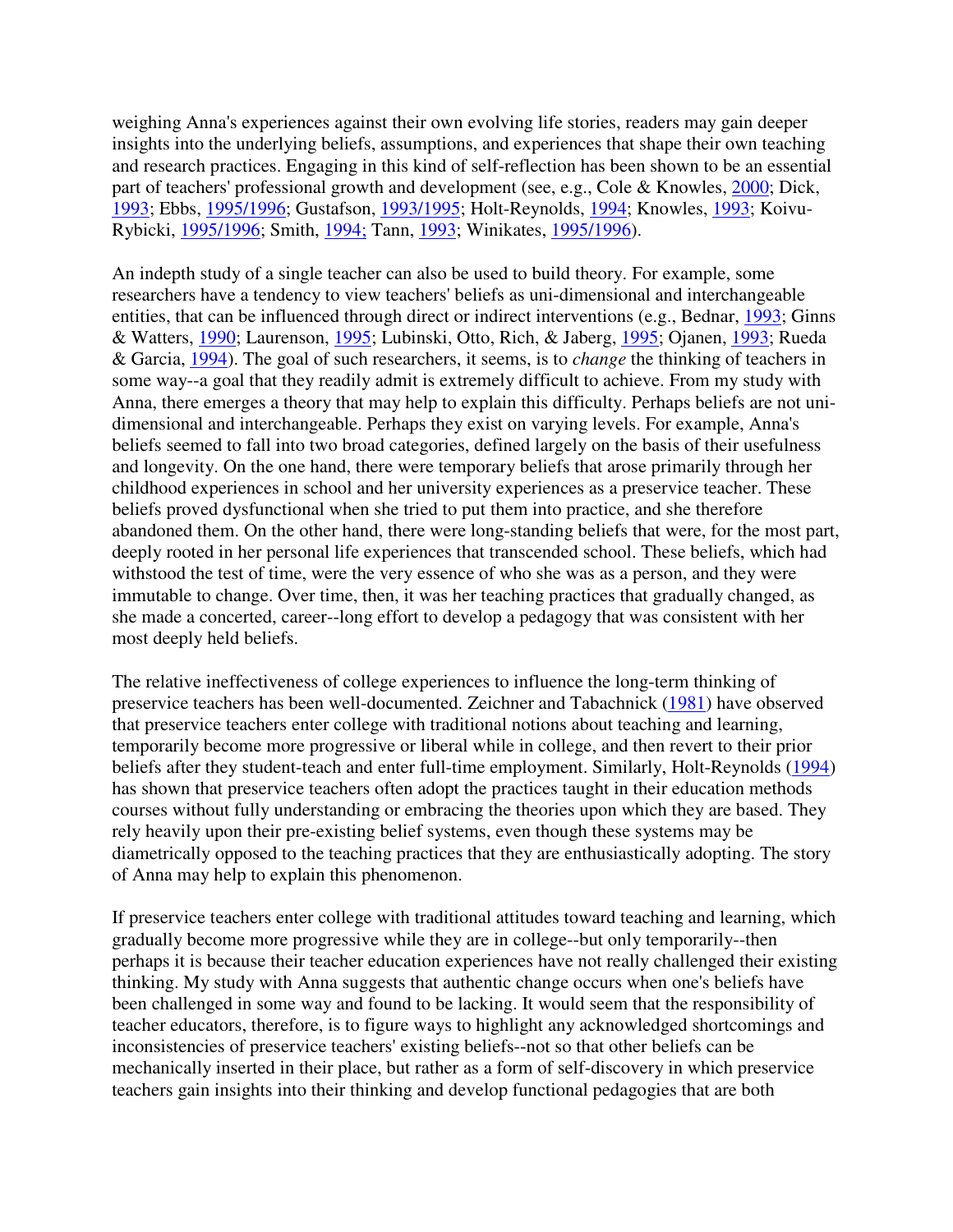theoretically-sound and consistent with who they are as people. In this way, teaching can be understood not as a science, but as an artistic form of self-expression.

## **Some Methodological Issues**

Like many qualitative researchers, I was initially overwhelmed by the sheer volume of paper documents that my research generated. Deciding what to include in my final report--and what to leave out--was not an easy task. My initial impulse was to try to include everything. In the beginning, still heavily influenced by post-positivist notions about research that had been nurtured through my experiences in graduate school, I envisioned myself as a kind of container into which Anna was pouring out her story. I felt that it was my job to preserve and report everything exactly as I had received it. To leave something out, I felt, would be dishonest. However, as my understanding of life history research grew, and my thinking became more consistent with what Denzin and Lincoln (2000) have called the "sixth moment of qualitative research," I realized that this container metaphor was highly inappropriate. Viewing myself as a mere receptacle for Anna's story implied a degree of precision and a degree of certainty that simply did not exist. Anna's stories were much too fluid and changing for me to ever "capture" them in this way. No matter how hard I might try, they would always be incomplete; such is the nature of life history research (Cole & Knowles, 2001). Over time, I began to wonder whether it actually mattered if elements of Anna's story were left out inadvertently or deliberately? In both cases, something would still be missing--and I reasoned that it would be more honest for me to consciously edit Anna's story and reveal my criteria for doing so, than to naively present an inherently incomplete version of her life as if it were "the" definitive account.

## **Deciding what to include--and what to leave out**

My criteria for deciding what to include in my account of Anna's story were based upon the following four questions that emerged throughout my work: 1) Is it relevant? 2) Is it accurate? 3) Is it necessary? and 4) Is it ethical? Failing to find adequate guidance in the literature on life history research, I developed these criteria on my own as a pragmatic response to the massive collection of papers, fieldnotes, interview transcripts, and other documents that lay before me.

## **Is It Relevant?**

In deciding what was relevant, I continually reminded myself of the purpose of the study, which was to understand Anna's beliefs and practices regarding literacy. Thus, I was able to eliminate much extraneous data, which, while interesting, were not directly relevant to the study. For example, I gathered a great deal of information about the history of Windrow High School and could easily have written dozens of pages about its evolution from a modern, orderly, state-ofthe-art institution in the 1950s to an aging, underfunded, and sometimes chaotic building in the 1990s where the faculty regularly faced challenges that the school's early teachers could never have imagined. However, such detail would have been far beyond what was needed to establish the historical context of Anna's career.

Similarly, I could have explored issues relating to race and gender. For example, being a white researcher in a school where more than 99% of the students were African-American, I could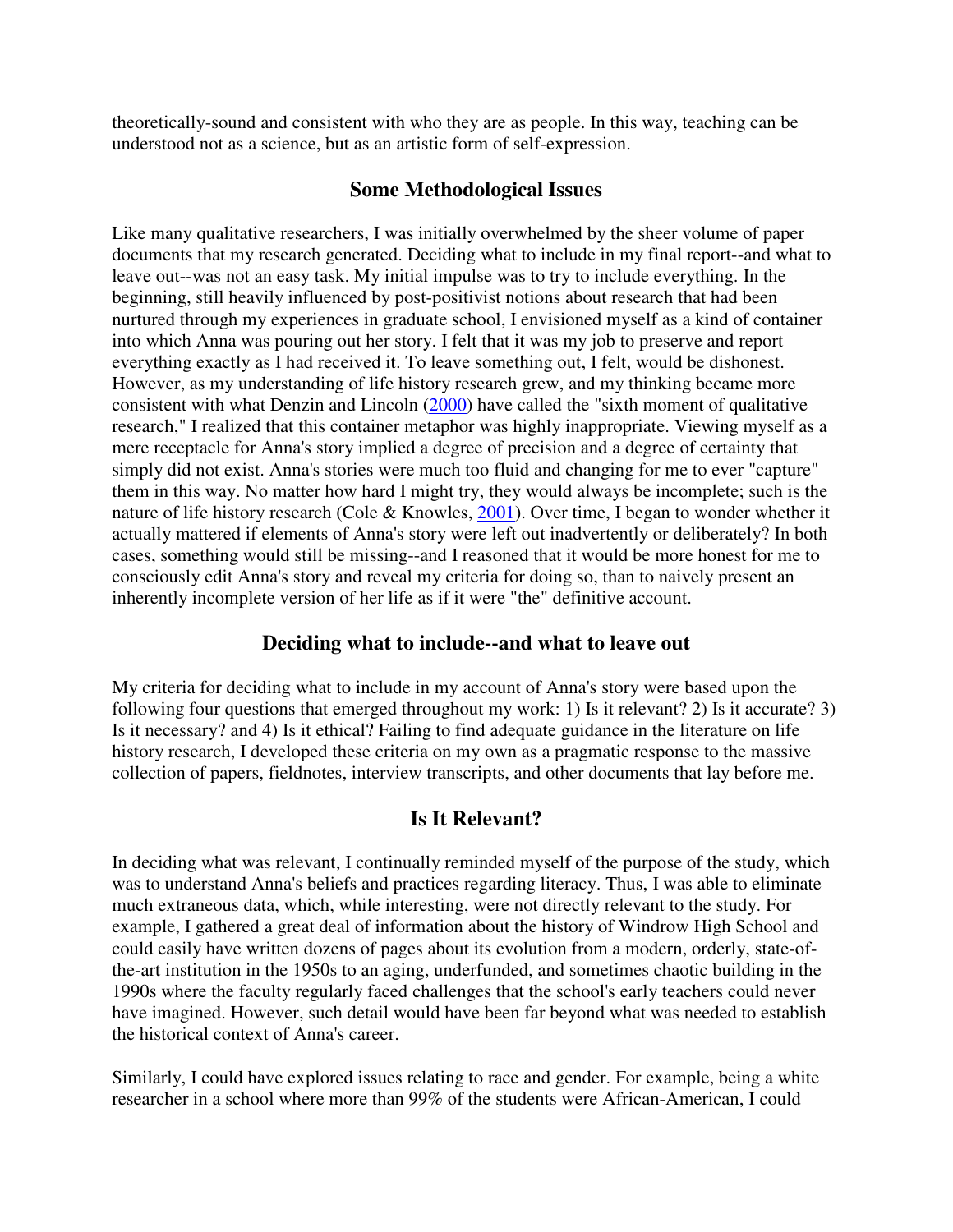have made race a primary focus of my paper. Or, being a male researcher working with a female teacher, I could have focused heavily upon issues of gender. I feel that race and gender are important issues that deserve to be studied. However, because my work with Anna did not evolve from a point of view that was conspicuously rooted in either of these issues, I felt that it was inappropriate for me to make them central to my research after the fact.

## **Is It Accurate?**

In deciding what was accurate, I relied primarily upon my informed judgment, combined with input from Anna. One advantage of doing an in-depth interpretive study with one person which lasts for several years is that a researcher develops a heightened sense of what is true--an ability to see beyond initial impressions (Charmaz, 1995). By "truth," I am not referring to the correspondence of a set of facts to an objective reality that exists outside of human thought. Instead, I am referring to the correspondence of a set of facts to the subjective reality that was negotiated between Anna and me throughout our years of collaboration. And, beyond mere facts, I am referring to the internal coherence and consistency of her story and the extent to which it conveys some aspect of her persona. Does it sound like Anna? Does it accurately convey the mood of her classroom? Throughout our collaboration, these were questions that Anna herself continually helped me to answer.

Whenever I wrote something--whether it was fieldnotes, interview transcripts, or rough drafts of my paper--I always shared it with Anna and solicited her feedback. At the same time, however, I was mindful of her time constraints and the potential burdens posed by my requests. Thus, I generally left it up to Anna to decide how much she was willing and able to do, recognizing that there was a fine line between neglecting her input and demanding too much.

## **Is It Necessary?**

In deciding what to include, I also continually asked myself whether or not particular pieces of information were necessary--both to the story that I was telling and to the overall quality of my writing. Because the effectiveness of interpretive research rests largely in the nature and quality of its presentation, I sometimes left out relevant and accurate information simply for the sake of rhetorical integrity. Paying careful attention to the craft of my writing, I tried to chose those stories or vignettes that best represented the developing themes that I had identified, and I attempted to weave them into what I hoped was a rich and compelling prose. For instance, when I described Anna's life and career, I excluded a great deal of information that was redundant or might otherwise have detracted from the quality of my writing due to its sheer volume. With hundreds of pages of interview transcripts from which to draw, I had to be selective, choosing representative passages to exemplify particular themes rather than trying to include everything.

Occasionally, the information that I included was influenced by my own human limitations. On some days I simply had more time and energy to devote to my work, and the fieldnotes that I produced on these days tended to be more thorough and complete. Thus, when crafting my writing, I often included excerpts from these more polished fieldnotes, and excluded others, merely because the quality of my writing made it easier for me to incorporate them into my work. Nevertheless, I often did go back and expand upon sets of under-developed fieldnotes at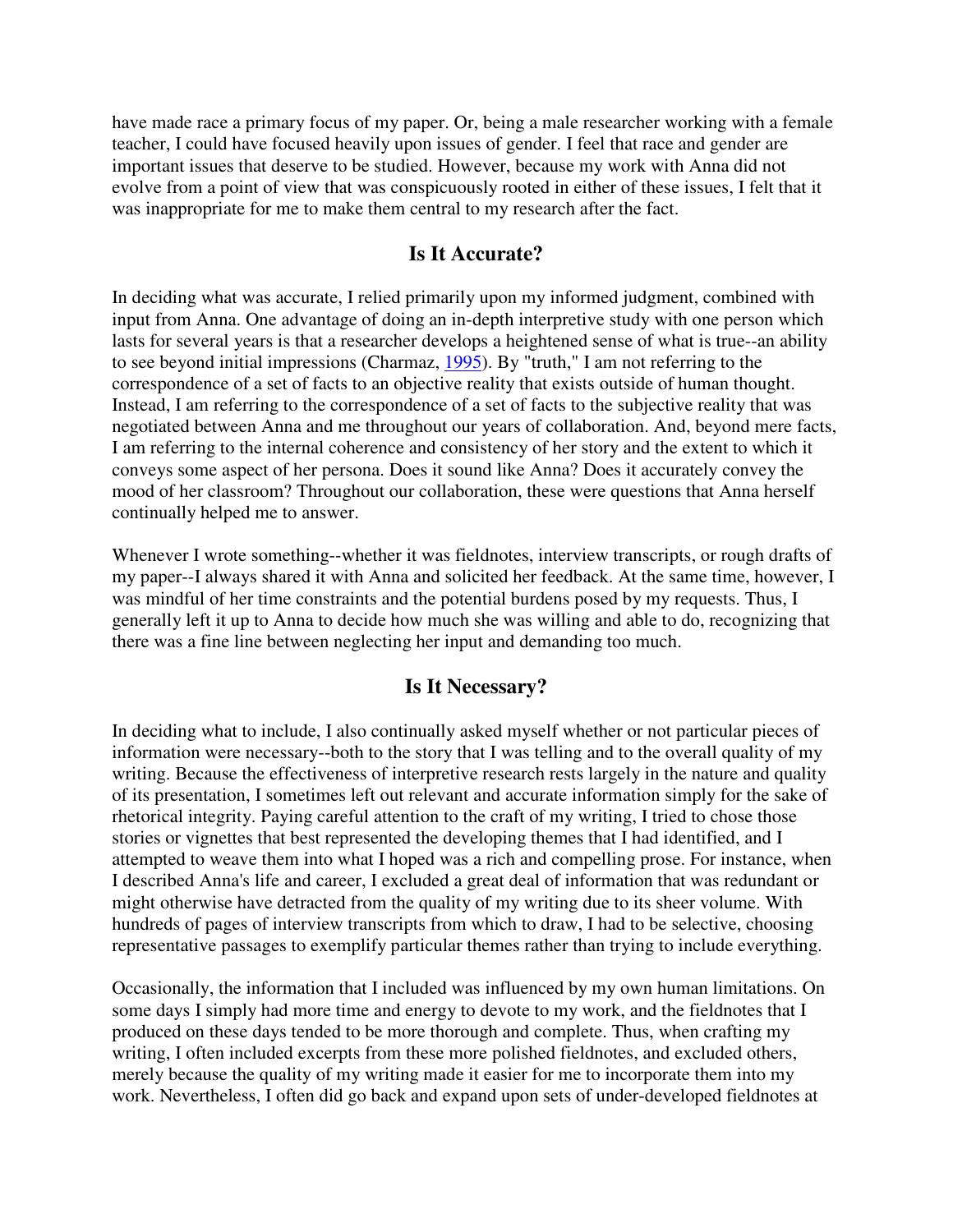times--especially when they dealt with important themes that did not appear elsewhere in my fieldnotes in a more polished form.

## **Is It Ethical?**

Finally, in deciding whether or not it was ethical to include something in my writing, I was guided by Kant (1785/1959), who maintains that we should always treat people as ends in themselves, never as merely the means to an end. Following this tenet, I tried to show the utmost respect for Anna, her students, and her colleagues. This means that I did not include personal information that might cause someone undue embarrassment, and I did not include personal information that Anna asked me to keep "off the record." I also excluded the gossip about teachers, students, and administrators that I overheard while visiting the school, even though much of it was quite interesting and was even relevant to my study. Throughout my work, I always placed ethical considerations above the criteria of necessity, relevance, and accuracy- reasoning that there were enough interesting, relevant, and accurate stories for me tell without delving into issues that violated the mutual trust and respect that Anna and I had worked so hard to build and maintain.

Such a stance raises an important issue, however. If I deferred to the participants in deciding what to include and what to leave out, then what prevents there from being a muted, distorted, and diluted version of events? What confidence do readers have that they are getting the "truth?" Ultimately, I decided that this concern was unwarranted because it assumes that there is only one way to tell a story. It assumes a singular reality. I can tell a story that accurately conveys the tenor and ambiance of a situation without revealing *every* aspect of it with which I am familiar. As I learned throughout my work with Anna, it is impossible to record *everything*. Some things have to be left out, if for no other reason than there is not enough space to include them. Furthermore, researchers' choices must be informed by considerations beyond mere editorial concerns. They must be informed by ethical considerations, as researchers meticulously weigh their obligations to the participants against those to prospective readers. In the remainder of this article, I elaborate upon some of the ethical issues that are inherent in all life history and ethnographic studies and describe how Anna and I approached them.

# **Walking an Ethical Tightrope**

Unlike other forms of educational research, in which relationships between researchers and participants are characterized by business-like transactions that rarely extend into the realm of the personal, life history and ethnographic approaches can involve relationships that are personal and complex. For example, what gave me the right to study Anna? Who was I to interpret her life as a teacher? What obligations did I have to Anna? …to her students? …to her colleagues? And what obligations did they have to me? These are some questions that I grappled with throughout the study.

There is no set of hard and fast rules for ensuring ethical behavior in life history and ethnographic research (see, e.g., Cassell, 1982; Clandinin & Connelly, 2000; Lincoln, 1990; Magolda & Robinson, 1993; Measor & Sikes, 1992; Punch, 1994). There are only guiding principles. Because ethical dilemmas are usually deeply embedded within the contexts of the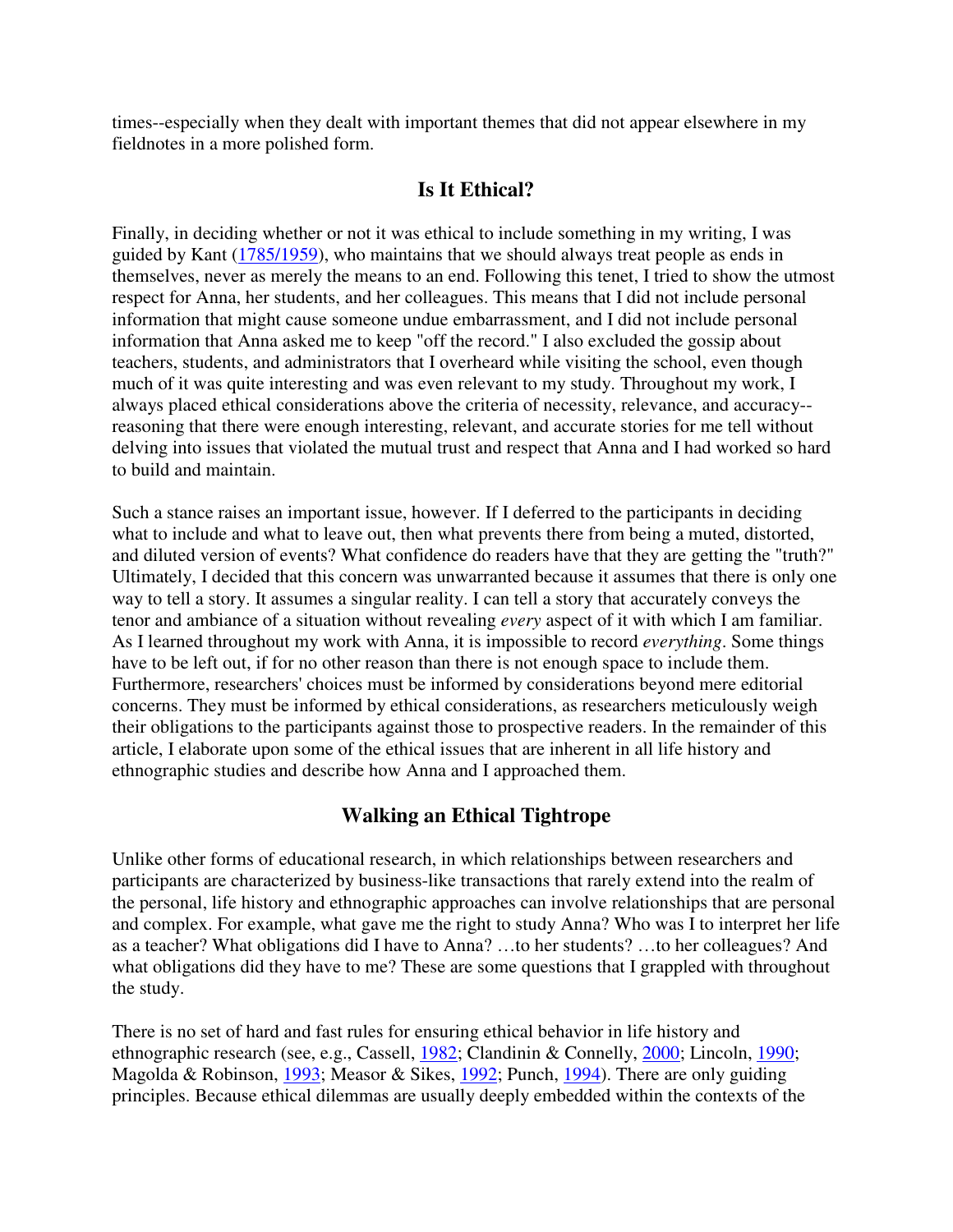situations in which they arise, what may be ethical behavior in one circumstance may not be ethical in another. For instance, it is not always ethical for a researcher to share with the participants "everything" that he or she has written, as I did with Anna. One of my colleagues once told me of an ethnographic study that he conducted on the organizational management of a large company. He entered into this study with the promise that he would help the company by sharing whatever he learned. When it came time to disseminate his findings, however, he realized that some of the information he collected--while possessing a great deal of value to the existing research literature--had little or no potential value to the research participants. In fact, given the politics of the workplace, he felt that it might actually be harmful. It had the potential to cause ill-feelings among some of the company's employees and perhaps damage their working relationships. In the end, he decided to exclude this kind of information from the report that he shared with the company, while including it in an article that he later published in a scholarly journal. It was not an easy decision, he said. On the one hand, he felt ethically obliged to share "everything" with the research participants, while; on the other hand, he knew that such a stance was hopelessly naive. He chose a compromise--one that he hoped would preserve the work climate of the company while simultaneously serving his need to publish (in order to gain tenure and thus keep his job).

## **The Value of Friendship**

Anna and I began our collaboration as friends and colleagues and because our pre-existing friendship was based on ideals of honesty, parity, trust, and mutual respect, it was only natural that our research relationship continued with these same ideals. Anna was involved in every phase of the project, and we were fortunate to have never experienced any significant rifts in our friendship. Nevertheless, someone once asked me, "What if you had discovered during your research that you no longer liked Anna as a person? What if she had turned out to be completely different from the person you thought she was? What would you have done?" I responded, "It definitely would have changed my research--and perhaps even ended it. I am certain that if Anna had suddenly made this same kind of realization about me, then she would definitely have ended it. Even if we had been able to work through such a problem, it certainly would have changed the tenor of our relationship. It would have been much more difficult for me to write about Anna and share my work with her if I did not like her as a person."

Lee (2001) describes this same dilemma in her ethnographic study of an experienced elementary principal. While not basing her study on a pre-existing friendship like I did with Anna, Lee did admire the principal at the onset of her fieldwork, and tried to involve him as much as possible in the research process. Over time, however, she was shocked to discover that the principal was engaging in unethical and illegal behavior in his job. She responded by adopting a critical stance in her study, which she felt was within the bounds of the research relationship they had previously negotiated. The principal, however, felt threatened by these revelations and began to avoid Lee. While not officially withdrawing from the study, he did stop communicating with her- -except to threaten a lawsuit when she attempted to elicit his feedback on a preliminary draft. Lee eventually completed the study, acknowledging, "both the researcher and the researched had fallen short of (their) ethical ideals" (p. 71).

#### **The Problem with Informed Consent**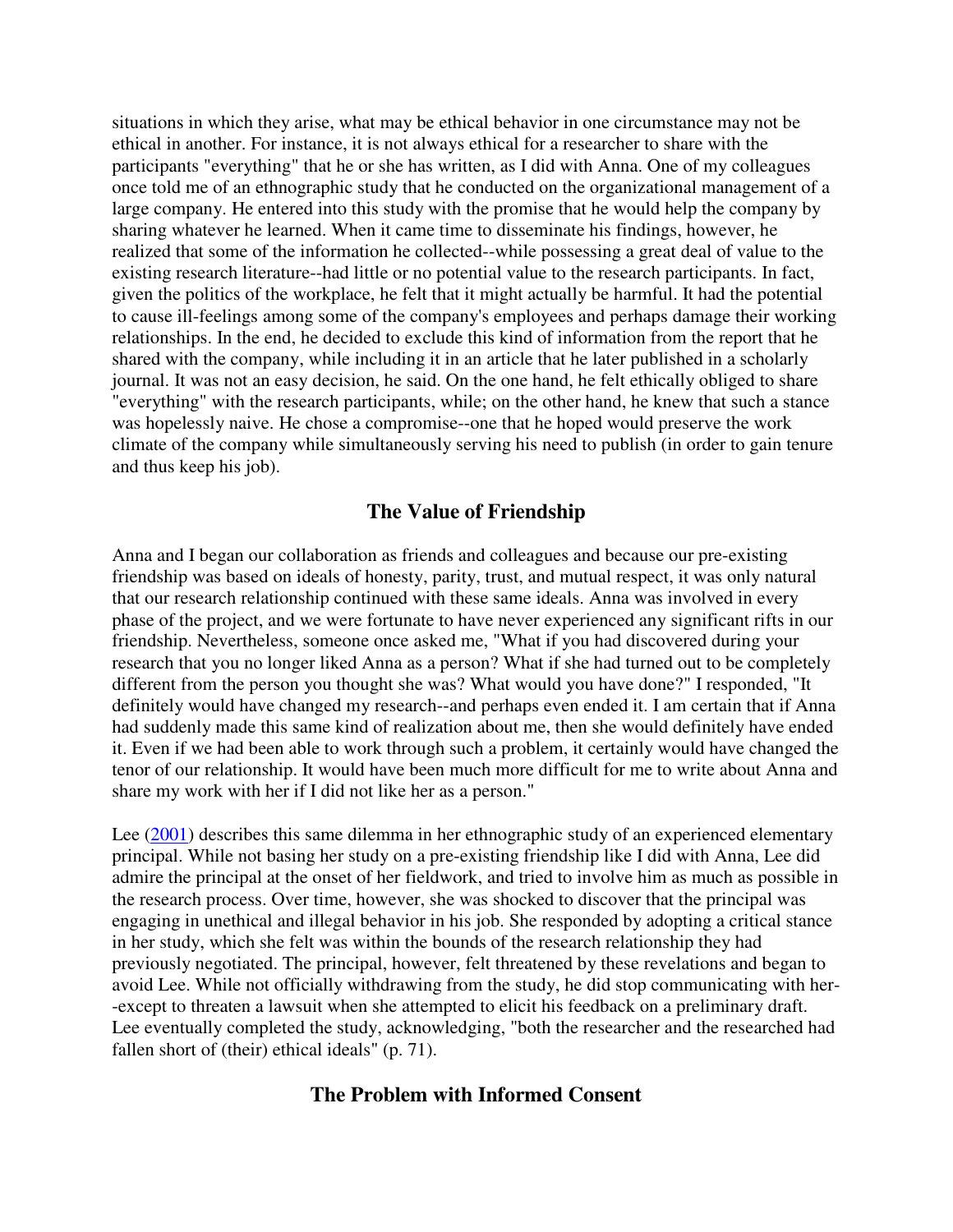Recognizing the importance of maintaining an open and honest dialogue throughout the study, Anna and I spent a great deal of time talking about the ethical dimensions of my work. She once told me about a conversation that she had with a mutual acquaintance, whom we both knew professionally. Several months earlier, when my research was just beginning, I had told this person about my work with Anna, and it had come up again in their conversation. Our friend was highly indignant about what I was doing. "How dare he!" she had stated to Anna, wanting to know what gave me the right to study Anna's life. Hearing about this incident forced me to stop and think about a difficult question. What did give me the right to study Anna's life? On one level, the answer rested with Anna herself. After all, it was she who has given me the right to study her life. It was she who has consented. But was her informed consent enough?

Under the guidelines of the National Research Act, a law first passed by the United States Congress in 1970, researchers in the United States are obliged to obtain the "informed consent" of those whom they study. This means that researchers must tell their subjects, in advance, about the risks and benefits of their proposed participation and advise them that they are free to withdraw from the study at any time. To ensure compliance with this mandate, hospitals, universities, and other institutions require that all studies involving human subjects be submitted to specially-formed Institutional Review Boards (IRBs) for approval. For me, this process involved the filling out of a rather lengthy form, which turned out to be much more of a bureaucratic hurdle than a truly useful exercise.

The problem was that the process was based upon a model of research which did not honor the kind of relationship that undergirded my work with Anna. For instance, I was required to complete a questionnaire that asked, among other things, how I had recruited my subjects. "Be sure to specify the exact wording of requests, notices, or advertisements." Since I had neither "recruited" Anna in the sense that was implied by the question, nor did I regard her as my "subject" in a traditional researcher/ subject relationship, I considered the question to be highly inappropriate--and even offensive.

Another question asked me to indicate whether my study involved the use of deception, punishment, drugs, covert observation, physical harm, and so forth…. The list went on, dealing entirely with the most egregious kinds of unethical conduct imaginable--none of which were applicable to my situation. Far more relevant to my kind of study would have been questions such as the following: What information will you share with the research participants? What information will you withhold? Why? How will you resolve disputes if the participants disagree with your findings? Will you disseminate them above their objections? Zeni (2001) provides a list of additional questions that may be useful to consider in planning and conducting this kind of research.

Finally, the IRB wanted to see a copy of Anna's signed Informed-Consent Form--as if such a document was all that was needed for my study to be deemed "ethically correct." In research where direct human contact is usually minimal and there is a high degree of certainty about what will happen as the study unfolds, obtaining informed consent is relatively straightforward and unproblematic. Life history and ethnographic research, on the other hand, typically involve the establishment of deep and sometimes prolonged interpersonal relationships that continually change and evolve over time. In this kind of research, there is often a great deal of uncertainty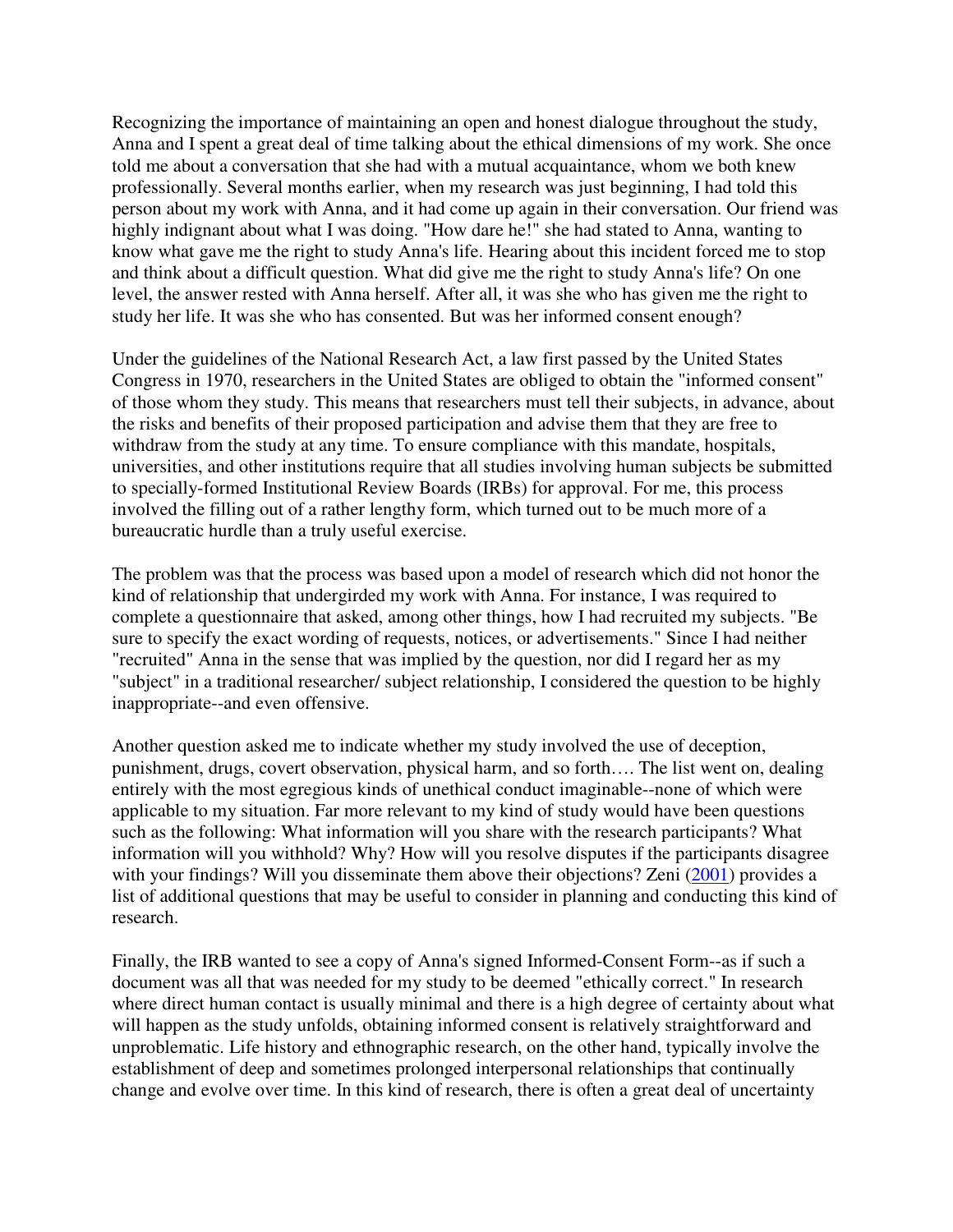about how a study will evolve and what kinds of risks the participants will ultimately face, and it is simply impossible to obtain informed consent through a single a priori encounter. Instead, as Clandinin and Connelly (2000) suggest, it must be continually negotiated and re-negotiated within the context of a caring relationship between the researcher and the participant throughout the entire duration of the study.

IRB's could become more responsive to the needs of life history researchers, if they focused more on the unique and varied ethical issues that arise in human relationships, rather than on forcing compliance with legalistic procedures. However, given the history and tradition of IRBs as bureaucratic entities mandated by law, such a change in focus is unlikely. It is instead incumbent upon life history researchers to think deeply and continually about the ethics of their work, with the full realization that the IRB process may not be particularly helpful in this regard.

## **Doing No Harm**

In agreeing to collaborate with me in a study of her beliefs and practices, Anna made herself vulnerable to several levels of potential harm against which I felt ethically obliged to protect her. It was conceivable, for example, that my research could have undermined her relationship with her students, created dissension among her colleagues, or even caused her to lose her job. Throughout our work together, I attempted to minimize the potential for these kinds of harm. On the first day of school, I introduced myself to each of her classes, telling them who I was and why I was there. I also carefully explained my research to any of Anna's colleagues who inquired about my presence at Windrow High School. I viewed myself as a kind of guest at Windrow, and I made every effort to treat my hosts--the students, the faculty, and the administration--with dignity and respect.

However, as Cassell (1982) notes, harm in qualitative research is most likely to occur not in the course of daily interactions between the research participants, but in the course of writing and dissemination. The literature is filled with instances of researchers who have caused anger and dissension among those whom they have studied simply because of the ways in which they have written and disseminated their findings (Johnson, 1982). In one such instance, an anthropologist studied a small, rural town in the United States and later wrote a book detailing his findings. Apparently, most of the town members did not fully understand his role as an anthropologist; they thought that he was simply recording the history their town. Thus, when the book was published, many townspeople were highly disturbed to see some of the most intimate details of their lives recorded in print. Even though the author had attempted to protect his informants by using pseudonyms, their true identities were easily recognizable to anyone familiar with the area. Fifteen years later, another anthropologist who visited the town was surprised to discover that the local library's copy of the book had the real names of all the individuals penciled in next to their pseudonyms (Johnson, 1982). Even after all those years, some of the community members were still visibly upset about the ways in which they had been portrayed.

While I have gone to great lengths to avoid such a scenario in my study with Anna, there are still issues regarding dissemination over which I have little control. For example, when I interpreted Anna's life, I may have done so with a sense of respect and responsibility, but once my work has been disseminated, I have little control over how someone else might interpret or use it. People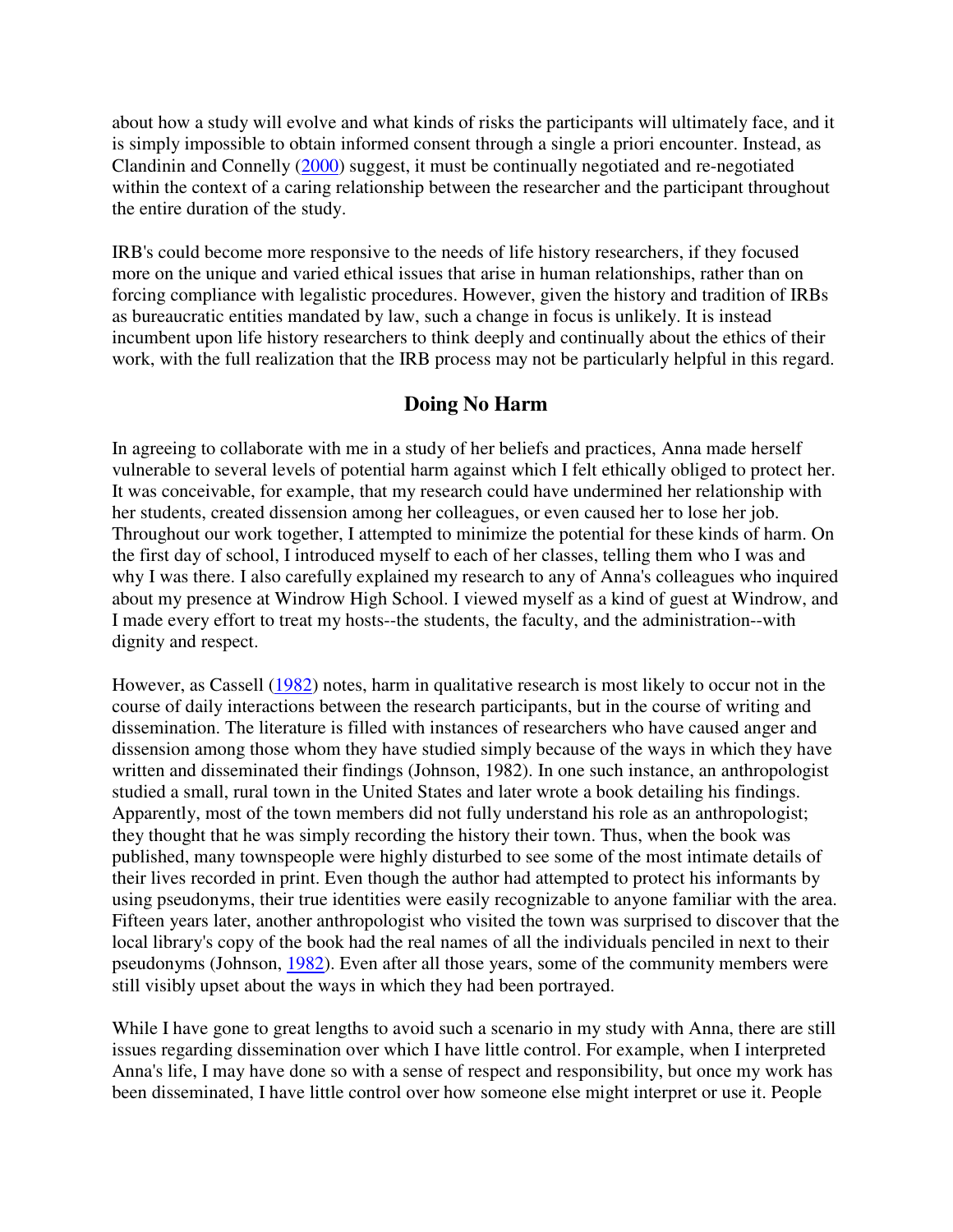come to texts with all kinds of prior conceptions and agendas, and they may inadvertently (or purposely) cause harm or discomfort to Anna. It is possible, for instance, that she may be unfairly criticized--or, she may be lauded as an exemplary teacher, which is one outcome that she particularly wanted to avoid. She made it clear that she did not want to be held up as an exemplar, and I tried not to present her in this way in my writing. However, my good intentions will do little to prevent someone else from holding her up as an exemplar, or criticizing her unfairly.

To mitigate these kinds of risk, Anna and I decided to use a pseudonym instead of her real name. Even though it may be a thin disguise for her real identity, just by having a pseudonym, we felt that we would be sending an implicit message to anyone who reads my work that Anna was not seeking attention--and we believed that readers would then have an ethical responsibility to honor her desire to remain anonymous. While this stance may afford Anna some degree of protection from outsiders, we realized that the use of a pseudonym offers little protection to Anna, her students, or her colleagues from knowledgeable insiders. Colleagues, students, administrators, and other school personnel will ultimately know exactly who she is, no matter how well we try to protect her identity. Therefore, I depended greatly upon Anna herself to help minimize this risk. Because she knew the people and the politics of her work environment much better than I did, I relied upon her to critically read my work and tell me when she felt something might have been problematic.

# **The Benefits of Anonymity**

Anonymity has traditionally been viewed as a fundamental component of any research involving human subjects. Long perceived as a valuable instrument for protecting research participants against possible harm, it is typically offered almost as a "knee-jerk" response, with little or no thought given to the ultimate consequences. Recently, however, some researchers, such as Schulz (1997), have begun to question the practice of stripping research participants of their true identities and thus depriving them of any credit for their contributions. From this perspective, anonymity is seen as a pernicious tool for marginalizing research participants, and Schulz maintains that it is a "matter of ethics not to ensure anonymity, but rather to give full naming credit to the co-participants in a study" (p. 104).

Anna and I grappled with this dilemma again and again throughout our work together. The reason that we originally chose to use a pseudonym instead of her real name was to protect her, her students, her colleagues, and her school from potential harm. Initially, however, I was much more concerned about this than was Anna. Not only was I concerned about the unknown risks that might emerge when my findings were disseminated, but I also felt that using a pseudonym was an important part of the research protocol--a well-established tradition that we ought not violate.

Over time, however, the issue became much more complex for us, and we vacillated. Did we really want use a pseudonym? Some of the early drafts of my work contained her real name, while others did not. Ultimately, we decided to stick with the pseudonym because we began to recognize that there were benefits to having anonymity beyond simply providing protection. For example, we recognized that using a pseudonym created a useful persona that enabled critique.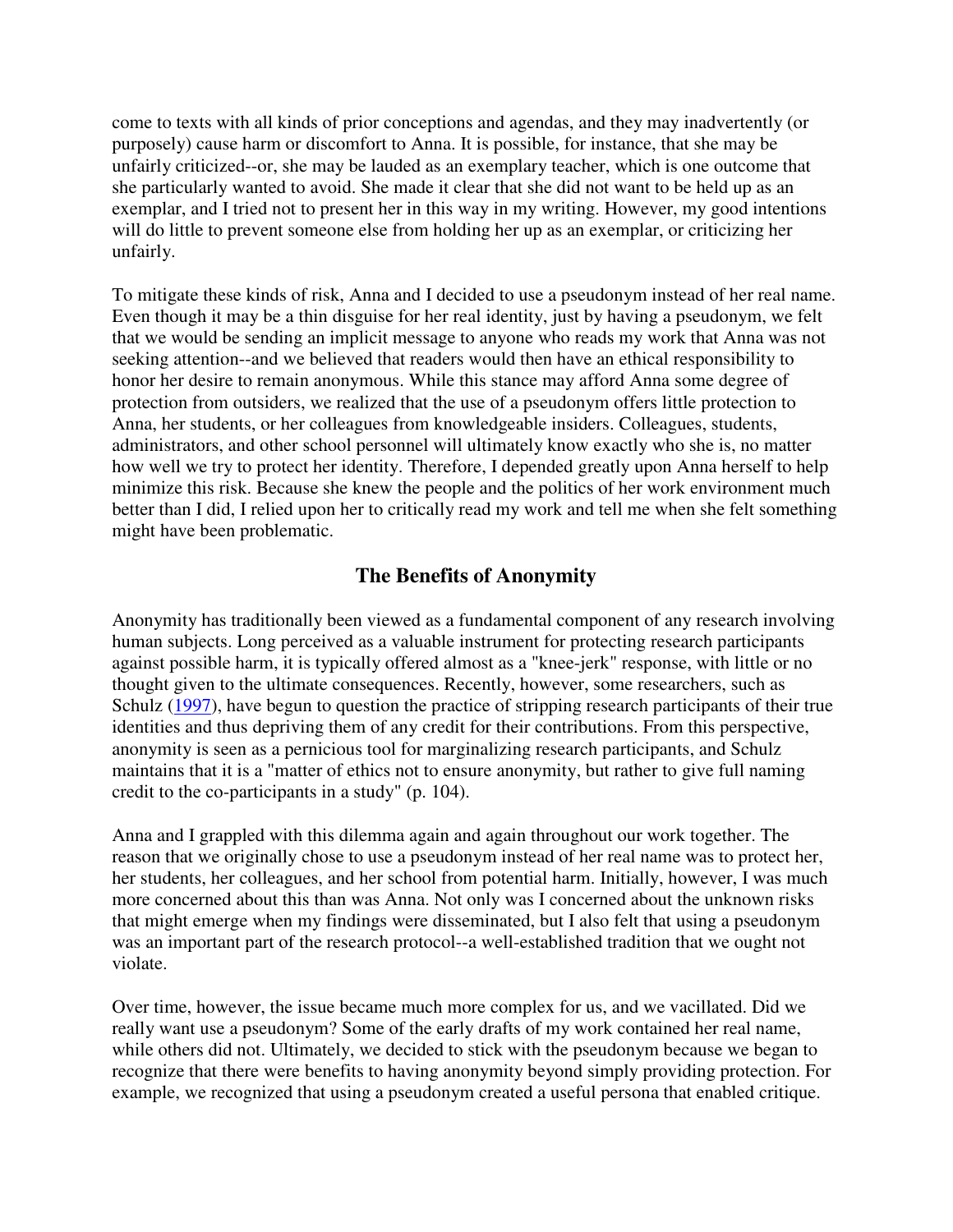Because of the fictive nature of life history research, lives are not simply recorded verbatim. Instead, they are created and interpreted for public critique. Through her pseudonym of "Anna," the real Anna became a fictive creation that could be interpreted and re-interpreted as a text. As "Anna," she is subject to any reader's interpretation and revision, and she is available for public critique. In contrast, the real Anna is not comfortable in this role, and she does not invite critique.

Anna once told me that she felt much more comfortable reading about "Anna" than reading about herself when I used her real name. She explained,

You are creating the character that I play--the role that I have enacted as a teacher--but I am not limited by those descriptions. (Unlike 'Anna'), I can continue to grow and change. My beliefs about literacy will continue to evolve, (whereas Anna's will forever be frozen in the text.)

In this sense, the use of a pseudonym empowered the real Anna to move beyond the "Anna" that I had created in the text. It enabled her to feel at ease in the way that I had characterized her in my writing. In addition, this distance between the fictive creation of "Anna" and the real Anna- and the comfort that it instilled in her--empowered me as a researcher. I felt like I could take more risks without thinking, "I don't want to show this to her. What if it hurts her feelings? What if she is upset by it? What if she is so offended that she quits the study?" Knowing that Anna felt removed from "Anna," enabled me to explore her life and career in ways that I would not have felt comfortable in attempting if we had been using her real name.

### **Conclusion**

Unlike other forms of teacher research--which are based upon an objective, logical-deductive view of knowledge characterized by hypothesis testing and statistical analyses--life history and ethnographic approaches are consistent with the belief that teaching is a complex, personal endeavor shaped by influences beyond those which can be identified through rating scales, surveys, and narrowly focused observations. Because life history studies typically involve the formation of human relationships that are far more complex than the limited, impersonal, business-like transactions that characterize traditional studies, their ethical dimensions cannot be effectively addressed through typical standardized procedures, such as simply using pseudonyms or obtaining the approval of an Institutional Review Board. Instead, ethical issues must be continually dealt with at every phase of a life history research project, with the recognition that every study is unique and there are no universal prescriptions for ensuring ethical behavior.

#### **References**

 Barr, R., & Duffy, G. (1978, March). *Teacher conceptions of reading: The evolution of a research study*. Paper presented at the Annual Meeting of the American Educational Research Association, Toronto.

 Bednar, M. R. (1993, December). *Teachers' beliefs and practices: Dissonance or contextual reality?* Paper presented at the Annual Meeting of the National Reading Conference, Charleston, SC.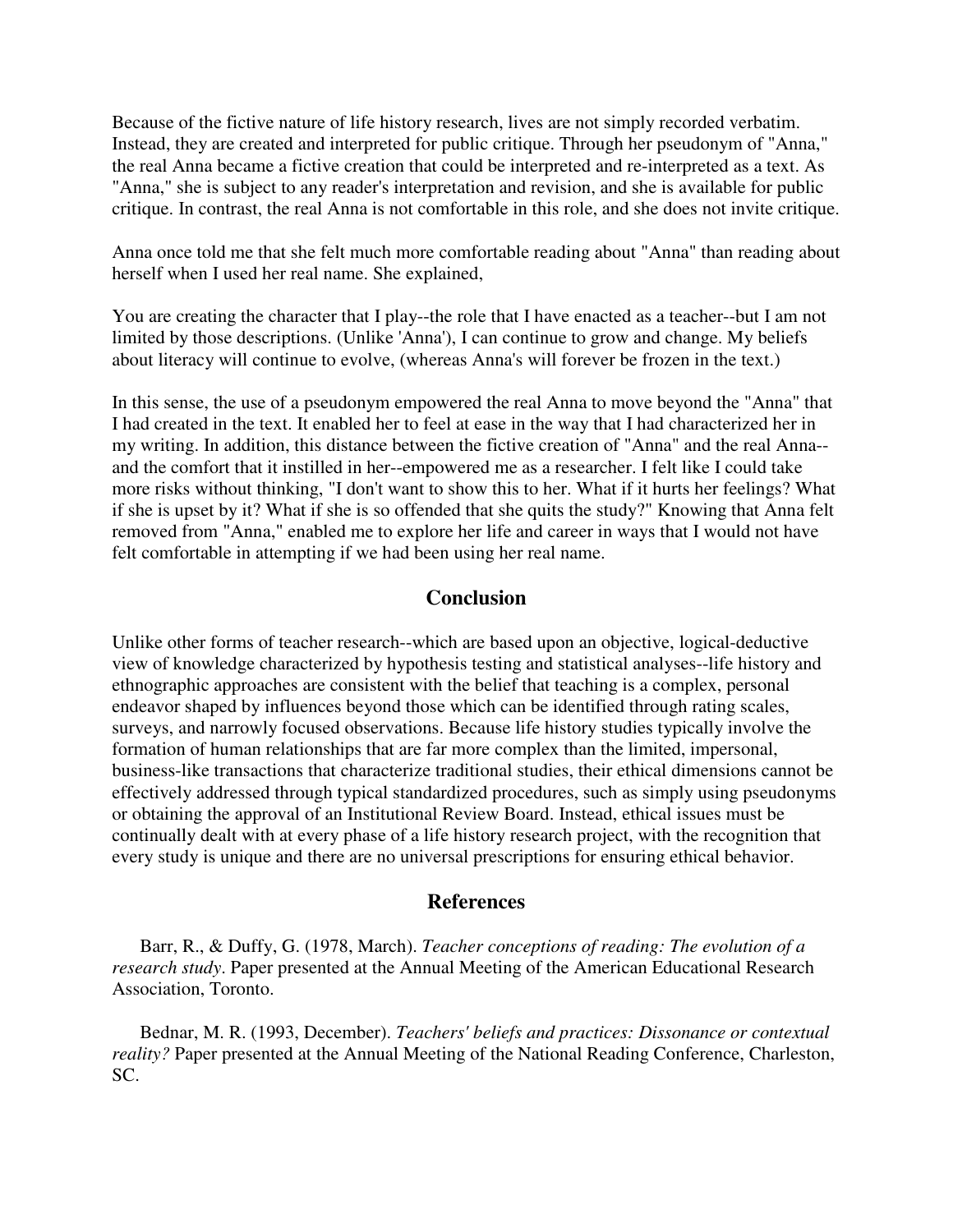Carter, K. (1993). The place of story in the study of teaching and teacher education. *Educational Researcher, 22* (1), 5-12, 18.

 Casey, K. (1995). The new narrative research in education. *Review of Research in Education, 21*, 211-253.

 Cassell, J. (1982). Harms, benefits, wrongs, and rights in fieldwork. In J. E. Sieber (Ed.), *The ethics of social research: Fieldwork, regulation and publication* (pp. 7-31). New York: Springer-Verlag.

 Charmez, K. (1995). Between positivism and postmodernism: Implications for methods. *Symbolic Interaction, 17*, 43-72.

 Clandinin, D. J., & Connelly, F. M. (2000). *Narrative inquiry. Experience and story in qualitative research*. San Francisco: Jossey-Bass.

 Cole, A. L., & Knowles, J. G. (2000). *Researching teaching: Exploring teacher development through reflexive inquiry*. Needham Heights, MA: Allyn and Bacon.

 Cole, A. L., & Knowles, J. G. (Eds.) (2001). *Lives in context: the art of life history research*. Walnut Creek, CA: AltaMira.

 Connelly, F. M., & Clandinin, D. J. (1990). Stories of experience and narrative inquiry. *Educational Researcher, 19*, 2-14.

 Cook-Gumperz, J. (1986). Literacy and schooling: An unchanging equation? In J. Cook-Gumperz (Ed.), *The social construction of literacy* (pp. 16-44). Cambridge, UK: Cambridge University Press.

 DeFord, D. (1985). Validating the construct of theoretical orientation in reading instruction. *Reading Research Quarterly, 20*, 351-367.

 Denzin, N. K. (1989a). *Interpretive biography*. Sage University Paper Series on Qualitative Research Methods, Vol. 17. Beverly Hills, CA: Sage.

 Denzin, N. K. (1989b). *Interpretive interactionism* (Sage University Paper Series on Applied Social Research Methods, Vol. 16). Newbury Park, CA: Sage.

 Denzin, N. K. (1995). *Interpretive ethnography: Ethnographic practices for the 21st Century*. Thousand Oaks, CA: Sage.

 Denzin, N. K., & Lincoln, Y. S. (2000). Introduction: The discipline and practice of qualitative research. In N. K. Denzin & Y. S. Lincoln, *Handbook of qualitative research*(2nd ed.) (pp. 1-28). Thousand Oaks, CA: Sage.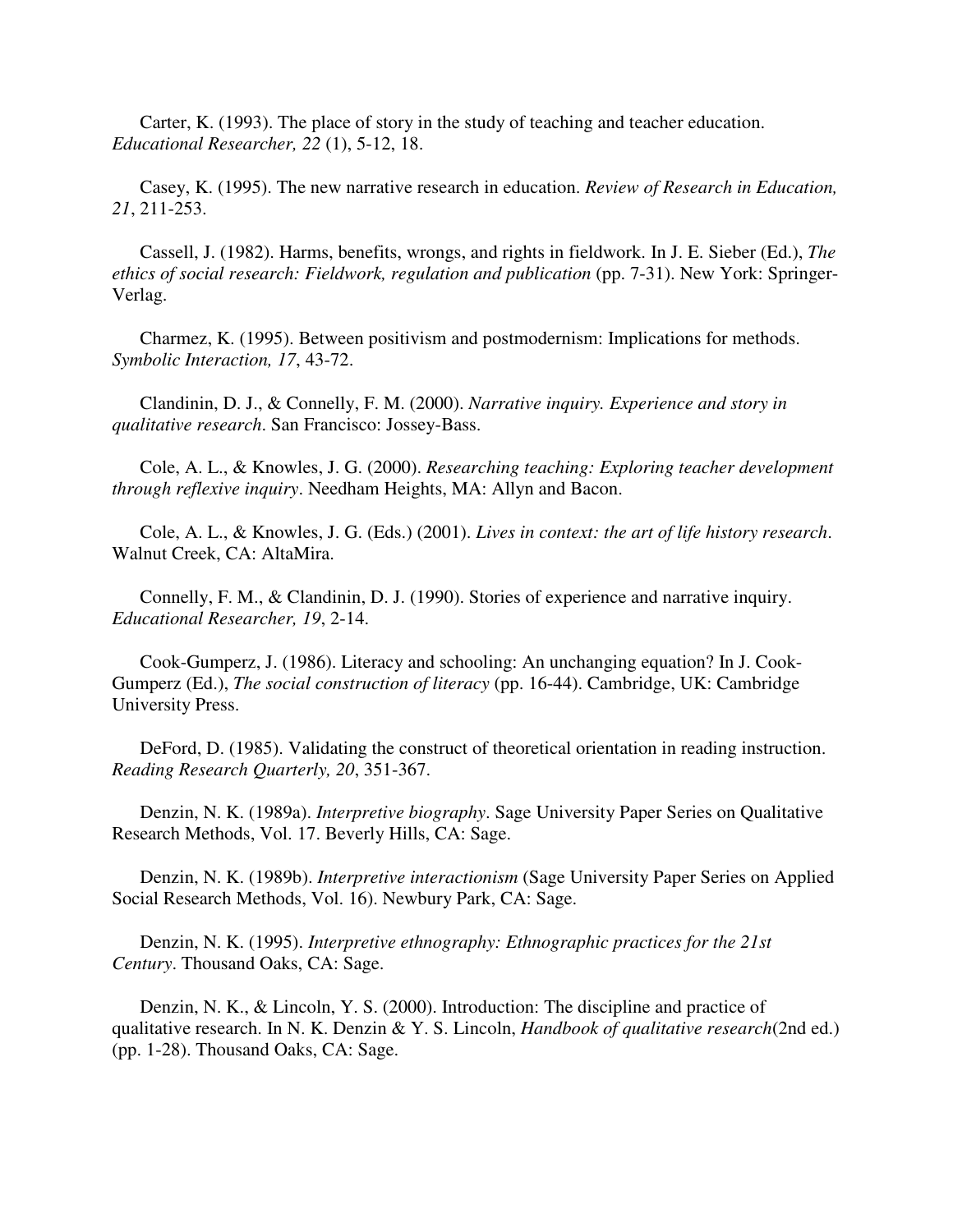Dick, A. (1993). Ethnography of biography: Learning to live like a teacher. *Teacher Education, 5* (2), 11-21.

Donmoyer, R. (1990). Generalizability and the single-case study. In E. Eisner & A. Peshkin (Eds.), *Qualitative inquiry in education: The continuing debate* (pp. 175-200). New York: Teachers College Press.

 Ebbs, C. A. (1996). Preservice teachers' literacy histories (Doctoral dissertation, The University of Michigan, Ann Arbor, 1995). *Dissertation Abstracts International, 56*, 3085A.

 Elbaz, F. (1990). Knowledge and discourse: The evolution of research on teacher thinking. In C. Day, M. Pope, & P. Denicolo (Eds.), *Insights into teacher thinking and practice* (pp. 15-42). London: Falmer Press.

 Ginns, I. S., & Watters, J. J. (1990). *A longitudinal study of preservice elementary teachers' personal and science teaching efficacy* (Technical Report). (ERIC Document Reproduction Service No. ED 404 127)

Goodson, I. (Ed.) (1992). *Studying teachers' lives*. New York: Teachers College Press.

 Gustafson, G. L. (1995). Teachers' assumptions, beliefs and values about teaching spelling: A study of teacher development (Master thesis, Simon Fraser University, British Columbia, Canada, 1993). *Masters Abstracts International, 33*, 314.

 Harste, J. C., & Burke, C. L. (1977). A new hypothesis for reading teacher research: Both teaching and learning of reading are theoretically based. In P. D. Pearson (Ed.), *Reading theory research and practice*, Twenty-sixth Yearbook of the National Reading Conference (pp. 32-40). Clemson, SC: National Reading Conference.

 Holt-Reynolds, D. (1994). When agreeing with the professor is bad news for preservice teacher educators: Jeanneane, her personal history, and coursework. *Teacher Education Quarterly, 21*, 13-35.

 Johnson, C. G. (1982). Risks in the publication of fieldwork. In J. E. Sieber (Ed.), *The ethics of social research: Fieldwork, regulation, and publication* (pp. 71-91). New York: Springer-Verlag.

 Kant, I. (1959). *Foundations of the metaphysics of morals* (L. W. Beck, Trans.). Indianapolis, IN: Bobbs-Merrill. (Original work published in 1785)

 Knowles, J. G. (1993). Life-history accounts as mirrors: A practical avenue for the conceptualization of reflection in teacher education. In J. Calderhead & P. Gates (Eds.), *Conceptualizing reflection in teacher development* (pp. 70-98). London: Falmer Press.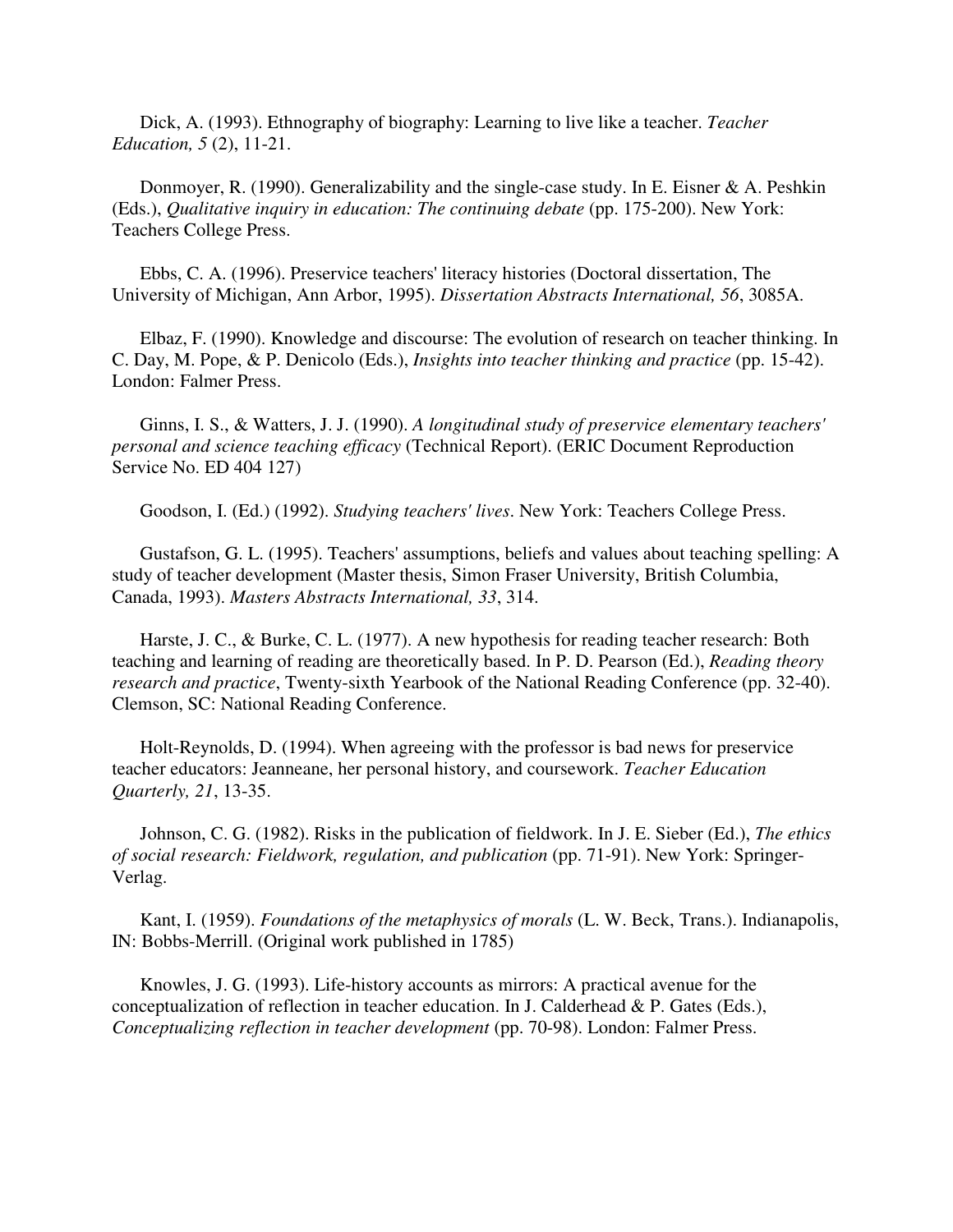Koivu-Rybicki, V. T. (1996). Examining a teaching life: Stories of experience as epiphanies. (Doctoral dissertation, The University of Michigan, Ann Arbor, 1995). *Dissertation Abstracts International, 57*, 4653A.

 Laurenson, D. J. (1995). Mathematics and the drift toward constructivism: Are teacher beliefs and teaching practice following the beat of the same drummer? *NCSSSMST Journal, 1*(2), 3-7.

 Lee, S. S. (2001). "A root out of a dry ground": Resolving the researcher/researched dilemma. In J. Zeni (Ed.), *Ethical issues in practitioner research* (pp. 61-71). New York: Teachers College Press.

 Lincoln, Y. S. (1990). Toward a categorical imperative for qualitative research. In E. W. Eisner & A. Peshkin (Eds.), *Qualitative inquiry in education: The continuing debate* ( pp. 277- 295). New York: Teachers College Press.

 Lubinski, C. A., Otto, A., Rich, B. S., & Jaberg, P. A. (1995, October). *Content knowledge, beliefs, and Practices: A comparison among six preservice teachers*. Paper presented at the Annual Meeting of the North American Chapter of the International Group for the Psychology of Mathematics Education, Columbus, OH.

 Magolda, P. M., & Robinson, B. M. (1993, April). *Doing harm: Unintended consequences of fieldwork*. Paper presented at the Annual Meeting of the American Educational Research Association, Atlanta.

 Measor, L., & Sikes, P. (1992). Visiting lives: Ethics and methodology in life history. In I. F. Goodson (Ed.), *Studying teachers' lives* (pp. 209-233). London: Routledge.

 Muchmore, J. A. (2001). The story of "Anna": A life history study of the literacy beliefs and teaching practices of an urban high school English teacher. *Teacher Education Quarterly, 28*(3), 89-110.

 Ojanen, S. (1993, June). *A process in which personal pedagogical knowledge is created through the teacher education experience*. Paper presented at the International Conference in Teacher Education, Tel-Aviv, Israel.

 Oppenheimer, J., Carroll, B., & Pugh, M. (1952). Job Switching (W. Asher, Director). In J. Oppenheimer (Producer), *I Love Lucy*. New York: Columbia Broadcasting System.

 Punch, M. (1994). Politics and ethics in qualitative research. In N. K. Denzin & Y. S. Lincoln (Eds.), *Handbook of qualitative research* (pp. 83-97). Thousand Oaks, CA: Sage.

 Rueda, R., & Garcia, E. (1994). *Teachers' beliefs about reading assessment with Latino language minority students* (Research Report 9). Washington, D.C.: National Center for Research on Cultural Diversity and Second Language Learning. (ERIC Document Reproduction Service No. ED 376 721